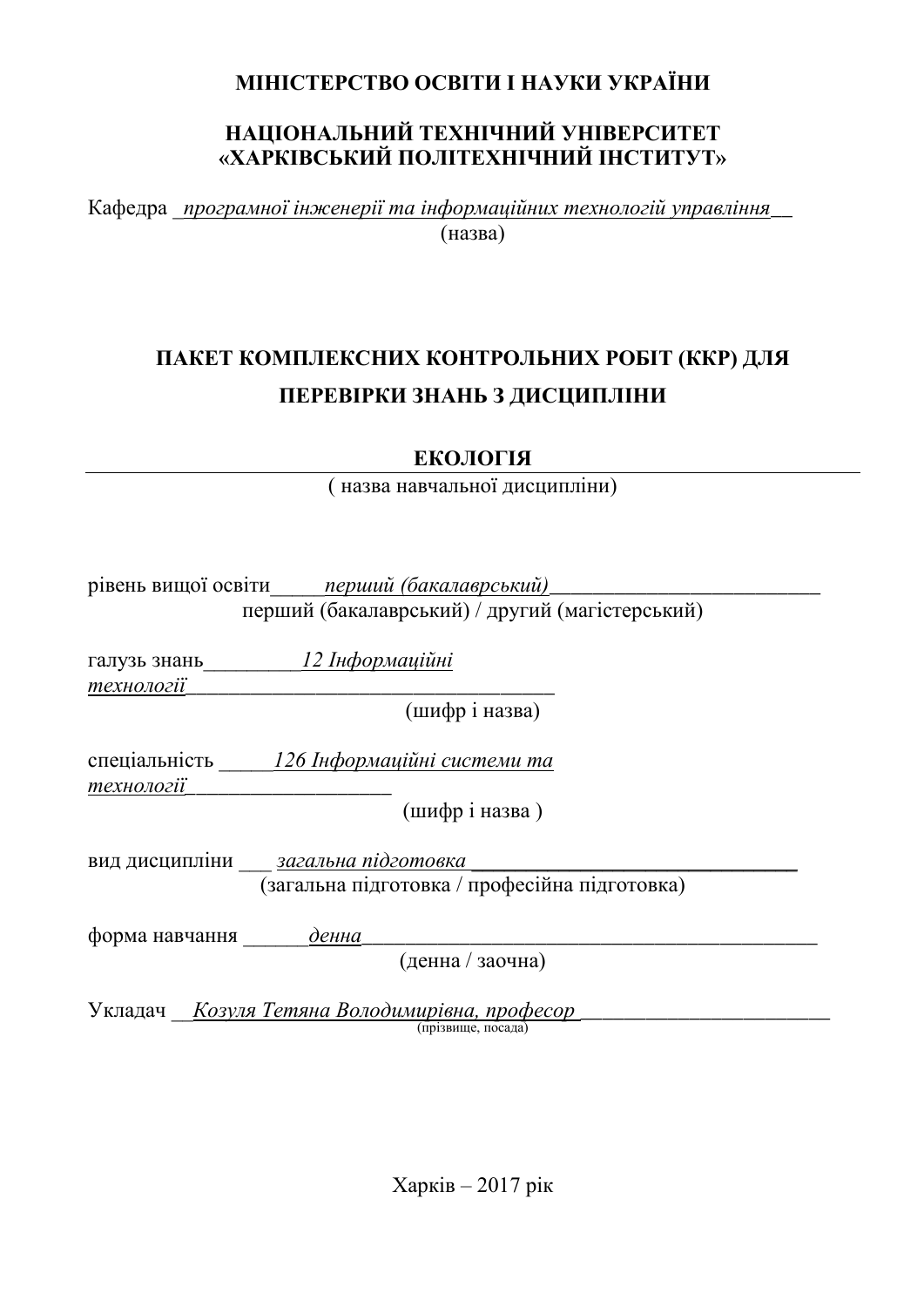#### ПОЯСНЮВАЛЬНА ЗАПИСКА

Мета контрольних завдань - перевірити ступінь сформованості у майбутніх фахівців принципів побудови комплексних систем навколишнього середовища, дослідження та використання сучасних процедур забезпечення надання основних положень екологічної безпеки, застосування зелених технологій та зелених інформаційних технологій, що засновані на використанні стандартів Advanced Configuration and Power Interface (ACPI), інформації в знань**орієнтованих системах, що засновані на використанні алгоритмів Green IT.** 

Контрольні завдання вимагають від студента творчого підходу, креативності, спонукають до пошукової діяльності. Вони орієнтовані на те, що слухачі повинні продемонструвати:

- Здатність застосовувати знання у практичних ситуаціях.
- Знання та розуміння предметної області та розуміння професійної діяльності.
- Здатність вчитися і оволодівати сучасними знаннями.
- Здатність до пошуку, оброблення та аналізу інформації з різних джерел.
- Здатність аналізувати, вибирати і застосовувати методи і засоби для забезпечення інформаційної безпеки.

Перелік контрольних питань для перевірки теоретичних знань, умінь та навичок додається. Вони складені на підставі навчальної програми професійної дисципліни «ЕКОЛОГІЯ» та робочого навчального плану підготовки фахівців освітньо-кваліфікаційного рівня "бакалавр" за сеціальністю 126 Інформаційні системи та технології у галузі знань 12 «Інформаційні технології».

Тривалість виконання контрольних завдань - 2 години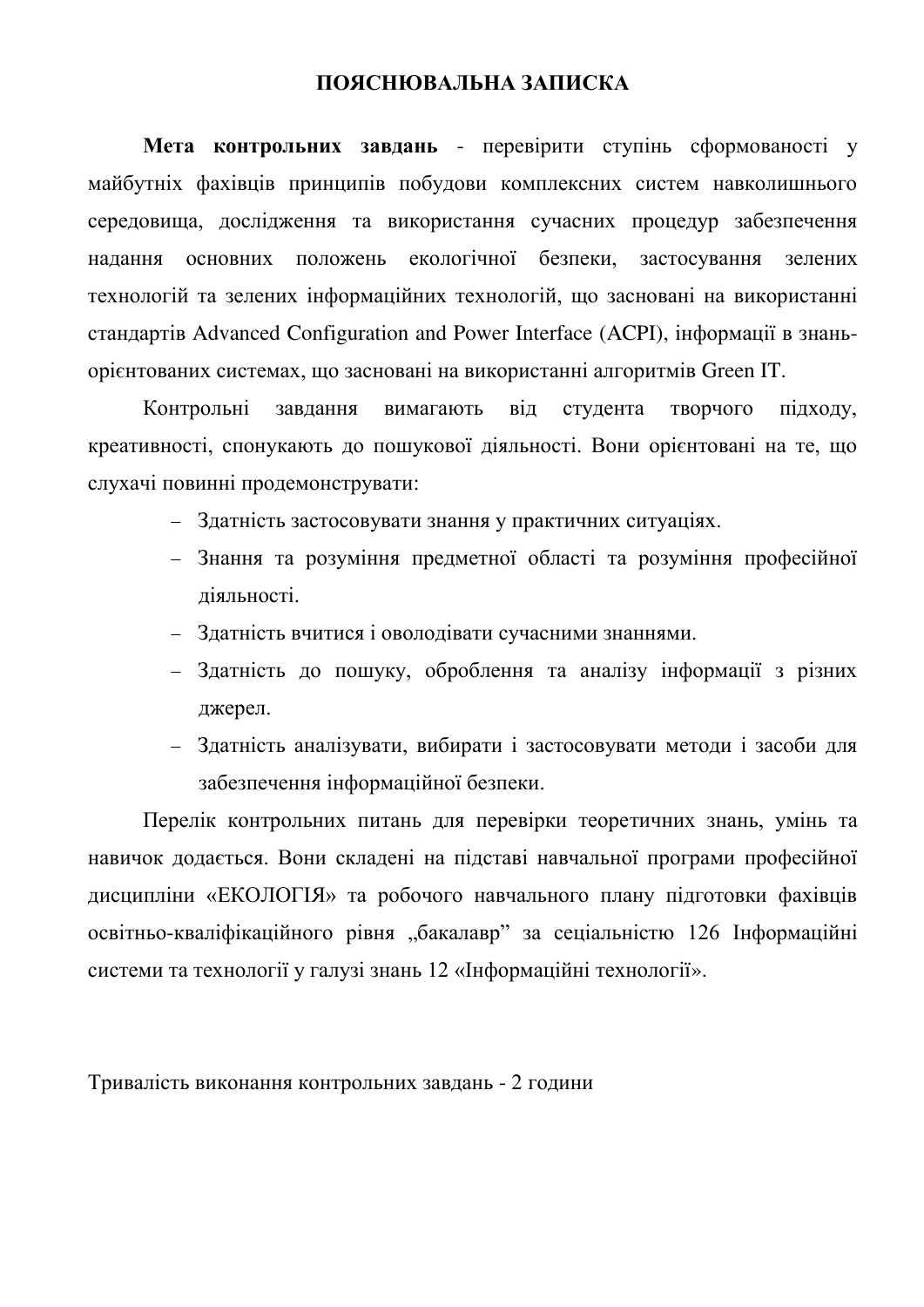#### НАВЧАЛЬНА ПРОГРАМА НОРМАТИВНОЇ ДИСЦИПЛІНИ

#### Модуль 1 Екологія: загальні положення наукової дисципліни

Тема 1. **Екологія як комплексна міждисциплінарна наука** 

**Лекція 1. Предмет і задачі курсу, об'єкт дослідження**. Структура курсу. Елементи понятійного апарату загальної екології

Лекція 2. Екологія як міждисциплінарний системний науковий напрям. Походження поняття "екологія". Форми та еволюція екологічного вчення. Сутність, функції та властивості екосистем. Роль екологічного виховання у ролі суспільства. Модель екосистеми.

Лекція 3. Закони екології. Сутність та особливості екологічних законів. Гіпотеза Геї. Двадцять один екологічний закон.

Лекція 4. Екологічні процеси та процеси в них. Сутність, призначення та структура екологічних процесів. Види масообміну.

Закони кругообігу речовин, енергії та інформації в екосистемах. Моделі кругообігів

**Лекція 5. Процеси фізико-хімічної міграції –основа поширення хімічних елементів**. Розповсюдження забруднення на планеті; життєдіяльності клітин і тканин рослин і живих організмів. Сутність та закономірності процесів міграції. Причини та наслідки поширення забруднення навколишнього середовища.

#### Модуль2 Загальні положення екологічного нормування

.

#### Тема 2. Законодавча та нормативна база екологічного нормування

Лекція 1. Сутність, призначення та положення екологічного нормування. Структура системи екологічних норм. Екологічний норматив, регламент, правила, вимоги. Становлення системи екологічного нормування на Україні. Функції, структура природоохоронної бази.

Лекція 2. Екологічне нормування антропогенного навантаження і якості **атмосферного повітря.** Сутність і економічні основи діяльності з екологічного нормування. Створення системи екологічного нормування на Україні. Ліцензування роботи служб на підприємстві.

Організаційна структура та управління охороною атмосферного повітря від забруднення. Загальна характеристика впливу забруднювачів на природне середовище. Поняття ГДК, ГДВ. Розрахунок розсіювання викидів в атмосферне повітря.

**Лекція 3: Green IT. Зелені технології ("Green IT")** Систематизації та оцінки економічних, екологічних ефектів від використання ІКТ Методична основа і головні завдання дослідження стану і процесів природно-техногенних систем: моніторинг як  $i_H$ формаційна складова системних досліджень у вирішенні екологічних проблем. Складові елементи зелених технологій: зелений бізнес, зелені інформаційні системи й зелена енергія.

Стандарт IEEE 1680 – стандарт зелёних розрахунків для комп'ютерів, ноутбуків и моніторів. Energy Efficient Ethernet (IEEE 802.3az); відкритий промисловий стандарт ACPI (Advanced Configuration and Power Interface – удосконалений інтерфейс управління конфігурацією та живленням); Міжнародна ініціатива – рейтинг Green500 – оцінка суперкомп'ютера за показником MFLOPS/W – кількість електроенергії для фіксованого набору задач; «зелені» програмовані логічні інтегральні мікросхеми – ПЛИС типа FPGA – Green FPGA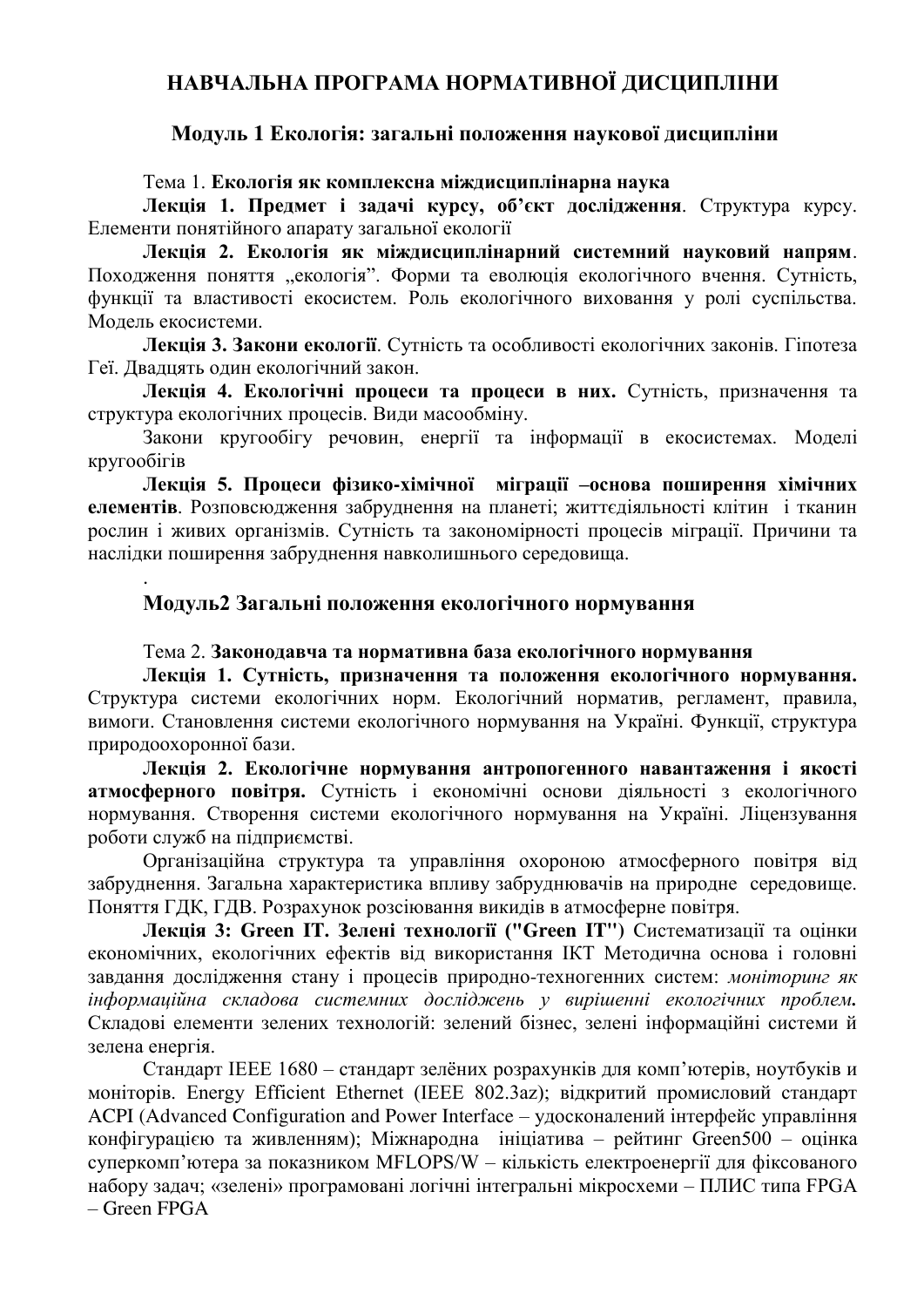# КРИТЕРІЇ ОЦІНЮВАННЯ ЗНАНЬ ТА ВМІНЬ СТУДЕНТІВ

| Рівень досягнень/Marks |                |        |              | Критерії оцінювання/Evaluation criteria                      |                                                  |
|------------------------|----------------|--------|--------------|--------------------------------------------------------------|--------------------------------------------------|
|                        |                |        | Оцінка       |                                                              |                                                  |
|                        |                | Бали   | за           |                                                              |                                                  |
| Національна оцінка     |                | Local  | шкалою       | позитивні/pozitiv                                            | негативні/negativ                                |
| National grad          |                | grad   | <b>EKTC</b>  |                                                              |                                                  |
|                        |                |        | <b>ECTS</b>  |                                                              |                                                  |
|                        |                |        | grad         |                                                              |                                                  |
|                        |                |        |              | Глибоке знання навчального матеріалу, що містяться           |                                                  |
|                        |                |        |              | в основних і додаткових літературних;                        |                                                  |
|                        |                |        |              | Вміння аналізувати явища, які вивчаються в їхньому           |                                                  |
|                        |                |        |              | взаємозв'язку і розвитку;                                    |                                                  |
| Відмінно               |                |        |              | Вміння проводити теоретичні розрахунки;                      |                                                  |
| Excelient              | 5              | 95-100 | $\mathbf{A}$ | Відповіді на запитання чіткі, лаконічні, логічно послідовні; |                                                  |
|                        |                |        |              | Вміння застосовувати теоретичні положення під час            |                                                  |
|                        |                |        |              | розв'язання складних практичних задач.                       |                                                  |
|                        |                |        |              | Глибокий рівень знань в обсязі обов'язкового матеріалу, що   |                                                  |
|                        |                |        |              | передбачений модулем;                                        |                                                  |
| Відмінно               |                |        |              | Вміння давати аргументовані відповіді на запитання і         |                                                  |
| Excelient              | 5              | 90-94  | $\mathbf{B}$ | проводити теоретичні розрахунки;                             | Відповіді на запитання містять незначні          |
|                        |                |        |              | Вміння вирішувати складні практичні задачі.                  | неточності.                                      |
|                        |                |        |              | Глибокий рівень знань в обсязі обов'язкового матеріалу, що   |                                                  |
|                        |                |        |              | передбачений модулем;                                        |                                                  |
| <u>Добре</u>           |                |        |              | Вміння давати аргументовані відповіді на запитання і         |                                                  |
| Good                   | $\overline{4}$ | 85-89  | $\mathbf{B}$ | проводити теоретичні розрахунки;                             | Відповіді на запитання містять певні неточності. |
|                        |                |        |              | Вміння вирішувати складні практичні задачі.                  |                                                  |
|                        |                |        |              | Міцні знання матеріалу, що вивчається, та його практичного   | Невміння використовувати теоритичні знання для   |
|                        |                |        |              | застосування;                                                | вирішення складних практичних задач.             |
|                        |                |        |              | Вміння давати аргументовані відповіді на запитання і         |                                                  |
| Добре                  | 4              | 75-84  | $\mathsf{C}$ | проводити теоретичні розрахунки;                             |                                                  |
| Good                   |                |        |              | Вміння вирішувати практичні задачі.                          |                                                  |
|                        |                |        |              |                                                              |                                                  |
| Задовільно             |                |        |              | Знання основних фундаментальних положень матеріалу, що       | Невміння давати аргументовані відповіді на       |
| Satisfactory           | $\mathfrak{Z}$ | 65-74  | $\mathbf D$  | вивчається, та їх практичного застосування;                  | запитання;                                       |
|                        |                |        |              | Вміння вирішувати прості практичні задачі.                   | Невміння аналізувати викладений матеріал і       |
|                        |                |        |              |                                                              | виконувати розрахунки;                           |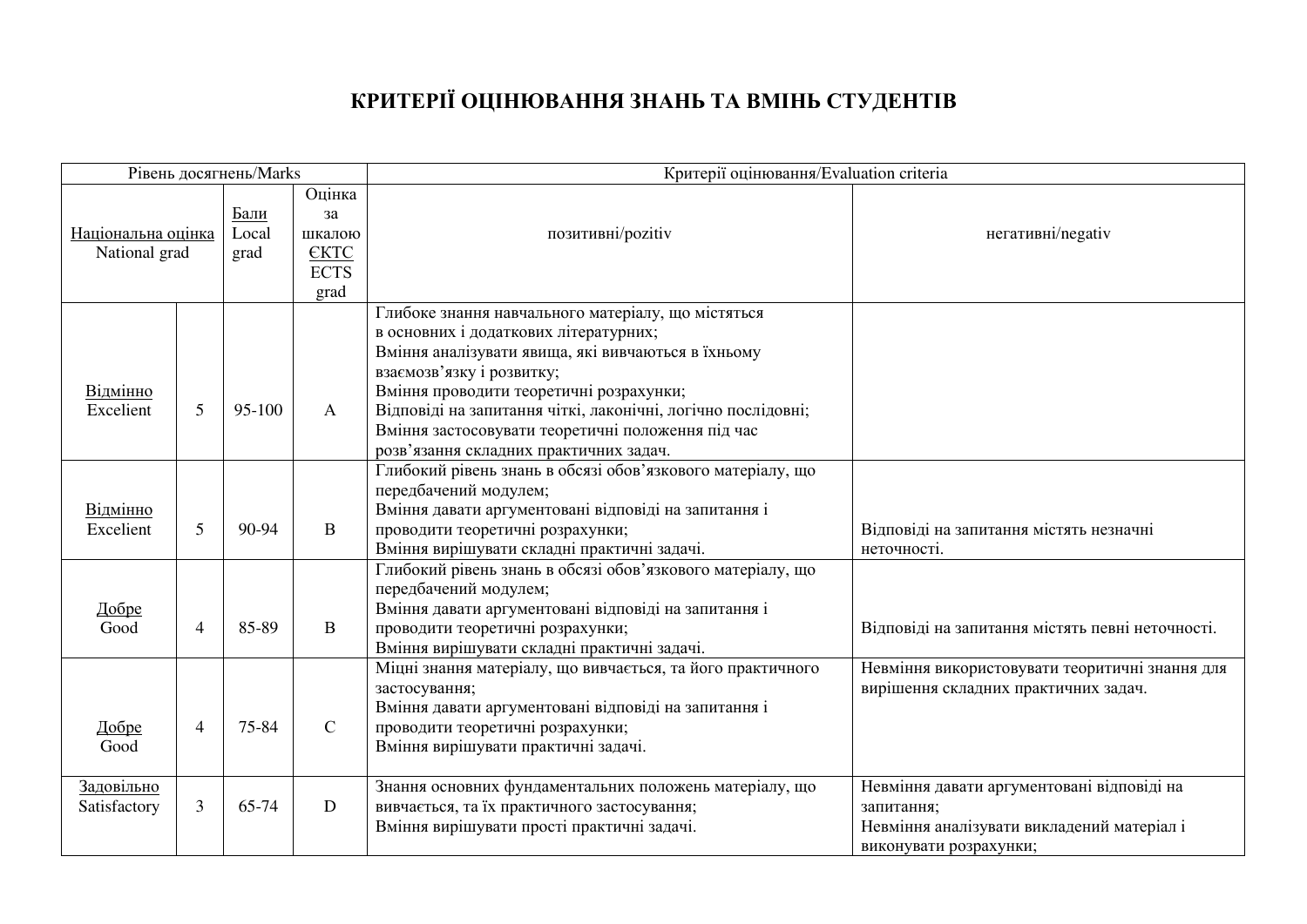|                     |   |           |           |                                                          | Невміння вирішувати складні практичні задачі.  |
|---------------------|---|-----------|-----------|----------------------------------------------------------|------------------------------------------------|
|                     |   |           |           | Знання основних фундаментальних положень матеріалу       | Незнання окремих (непринципових) питань з      |
|                     |   |           |           | модуля;                                                  | матеріалу модуля;                              |
| Задовільно          |   |           |           | Вміння вирішувати найпростіші практичні задачі.          | Невміння послідовно і аргументовано            |
| Satisfactory        |   | 60-64     | E         |                                                          | висловлювати думку;                            |
|                     |   |           |           |                                                          | Невміння застосовувати теоретичні положення    |
|                     |   |           |           |                                                          | при розв'язанні практичних задач.              |
|                     |   |           |           | Додаткове вивчення матеріалу модуля може бути виконане в | Незнання основних фундаментальних положень     |
| <u>Незадовільно</u> |   |           |           | терміни, що передбачені навчальним планом.               | навчального матеріалу модуля;                  |
| Fail                | 2 | 35-59     | <b>FX</b> |                                                          | Істотні помилки у відповідях на запитання;     |
|                     |   |           |           |                                                          | Невміння розв'язувати прості практичні задачі. |
|                     |   |           |           |                                                          | Повна відсутність знань значної частини        |
|                     |   |           |           |                                                          | навчального матеріалу модуля;                  |
| Незадовільно        |   |           |           |                                                          | Істотні помилки у відповідях на запитання;     |
| Fail                |   | $\leq$ 35 | F         |                                                          | Незнання основних фундаментальних положень;    |
|                     |   |           |           |                                                          | Невміння орієнтуватися під час розв'язання     |
|                     |   |           |           |                                                          | простих практичних задач.                      |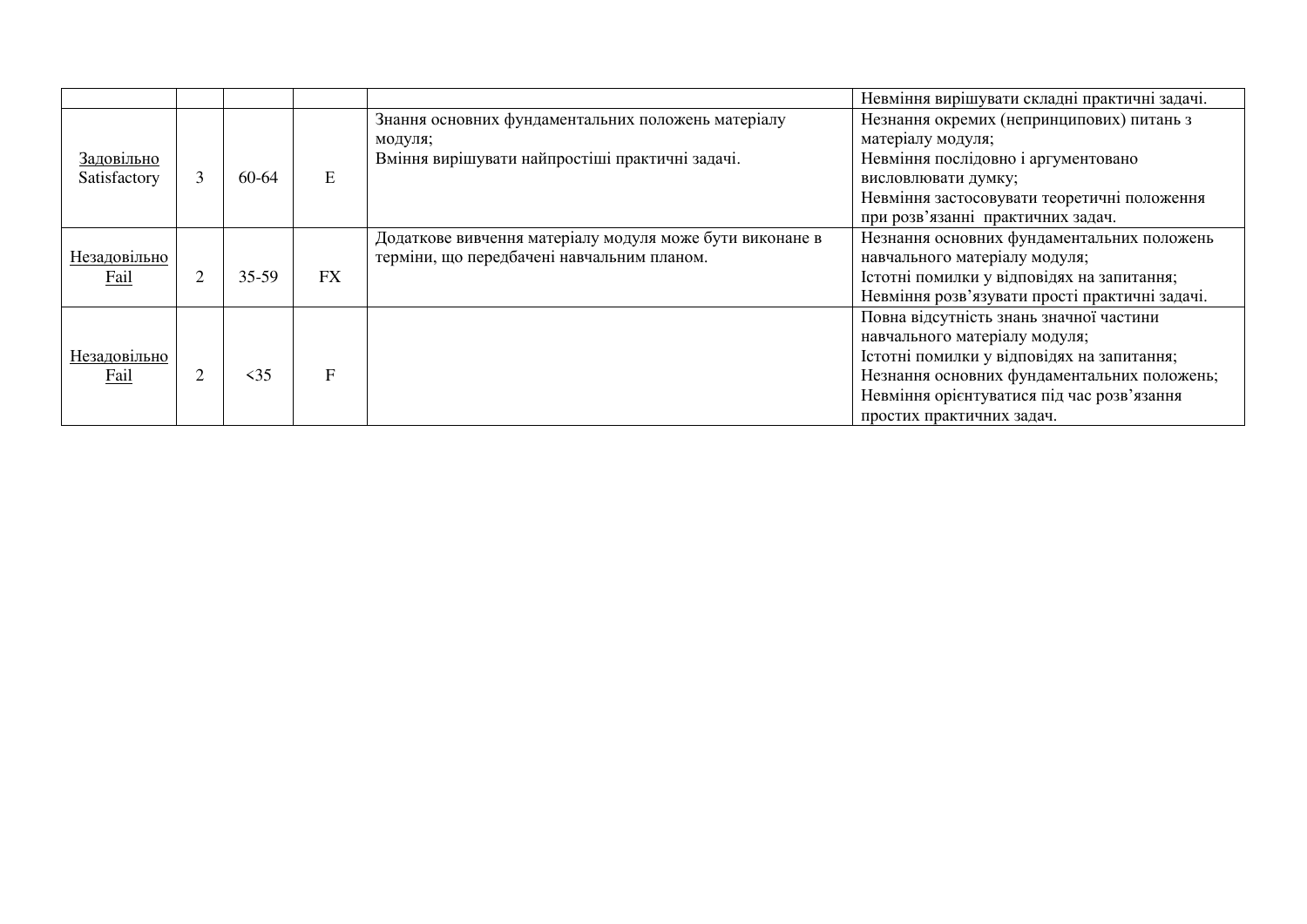| рівень вищої освіти | перший (бакалаврський)     |           |             |
|---------------------|----------------------------|-----------|-------------|
| галузь знань        | 12 Інформаційні технології |           |             |
| спеціальність       | 121                        | Інженерія | програмного |
| забезпечення        |                            |           |             |
|                     | 122 Комп'ютерна науки      |           |             |

Навчальна дисципліна ЕКОЛОГІЯ

#### КОМПЛЕКСНА КОНТРОЛЬНА РОБОТА № 1

1. Визначити екологію як комплексну науку, що вивчає завдання охорони навколишнього середовища і раціонального використання природних ресурсів.

**2.** Дати оцінку властивості екосистем – основні характеристики і їх короткий опис.

. Затверджено на засіданні Кафедри програмної інженерії та інформаційних технологій управління

| Протокол № |  |  |
|------------|--|--|
|            |  |  |

Ɂɚɜɿɞɭɜɚɱ ɤɚɮɟɞɪɢ \_\_\_\_\_\_\_\_\_\_\_\_\_\_\_\_\_\_\_\_\_\_ Ƚɨɞɥɟɜɫɶɤɢɣ Ɇ.Ⱦ.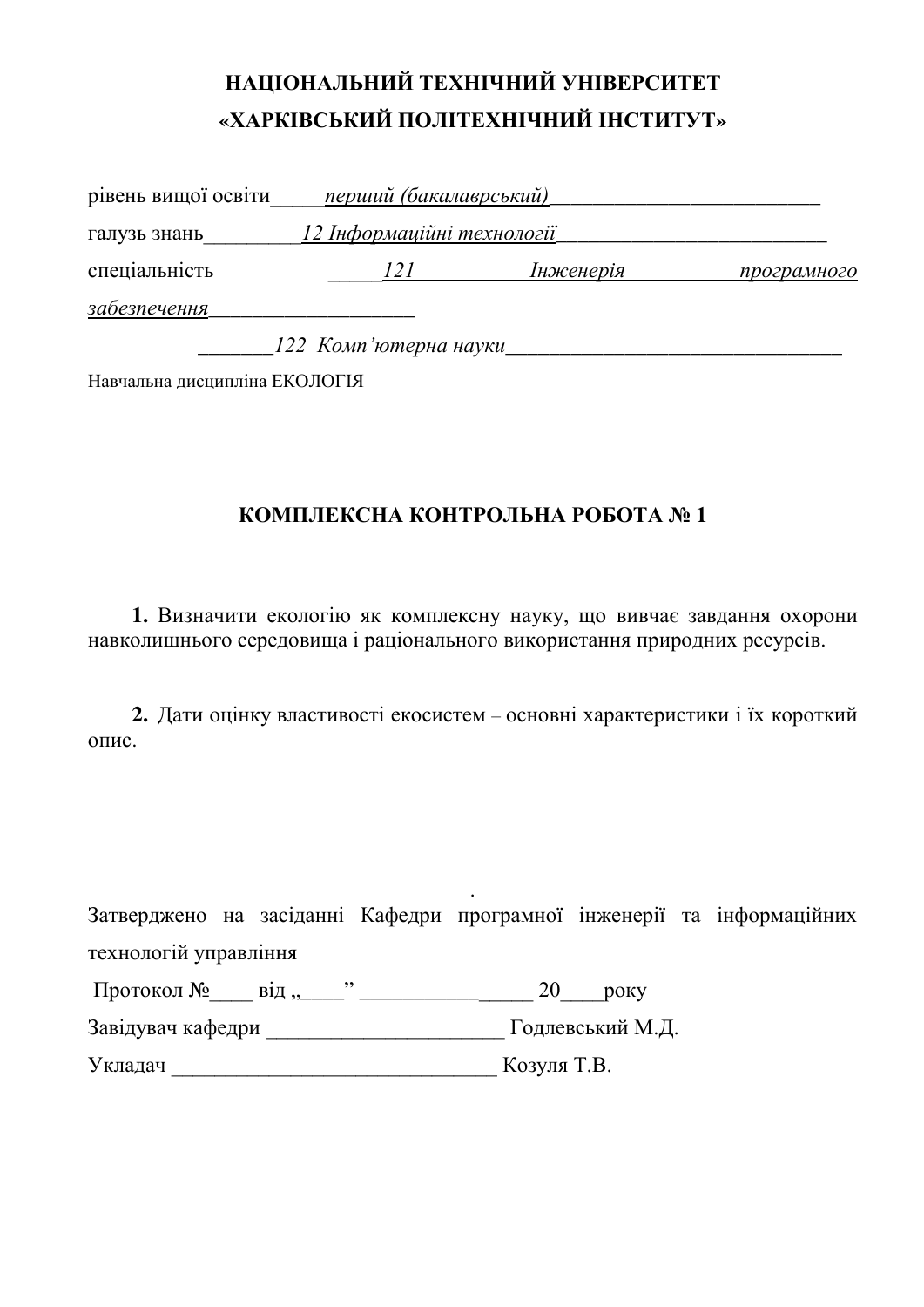| рівень вищої освіти | перший (бакалаврський)     |           |             |
|---------------------|----------------------------|-----------|-------------|
| галузь знань        | 12 Інформаційні технології |           |             |
| спеціальність       | 121                        | Інженерія | програмного |
| забезпечення        |                            |           |             |
|                     | 122 Комп'ютерна науки      |           |             |

Навчальна дисципліна ЕКОЛОГІЯ

#### КОМПЛЕКСНА КОНТРОЛЬНА РОБОТА № 2

- 1. Проаналізувати основні доповіді Римського клубу. Визначити доцільність роботи цього міжнародного форуму і його роль у формуванні екологічного мислення
- 2. Визначити основні види моделей у вивченні складних систем (екосистем). Динамічні моделі: визначення, характеристики

Затверджено на засіданні Кафедри програмної інженерії та інформаційних технологій управління

| Протокол №<br>$B1\mu,$ | року             |
|------------------------|------------------|
| Завідувач кафедри      | Годлевський М.Д. |
|                        |                  |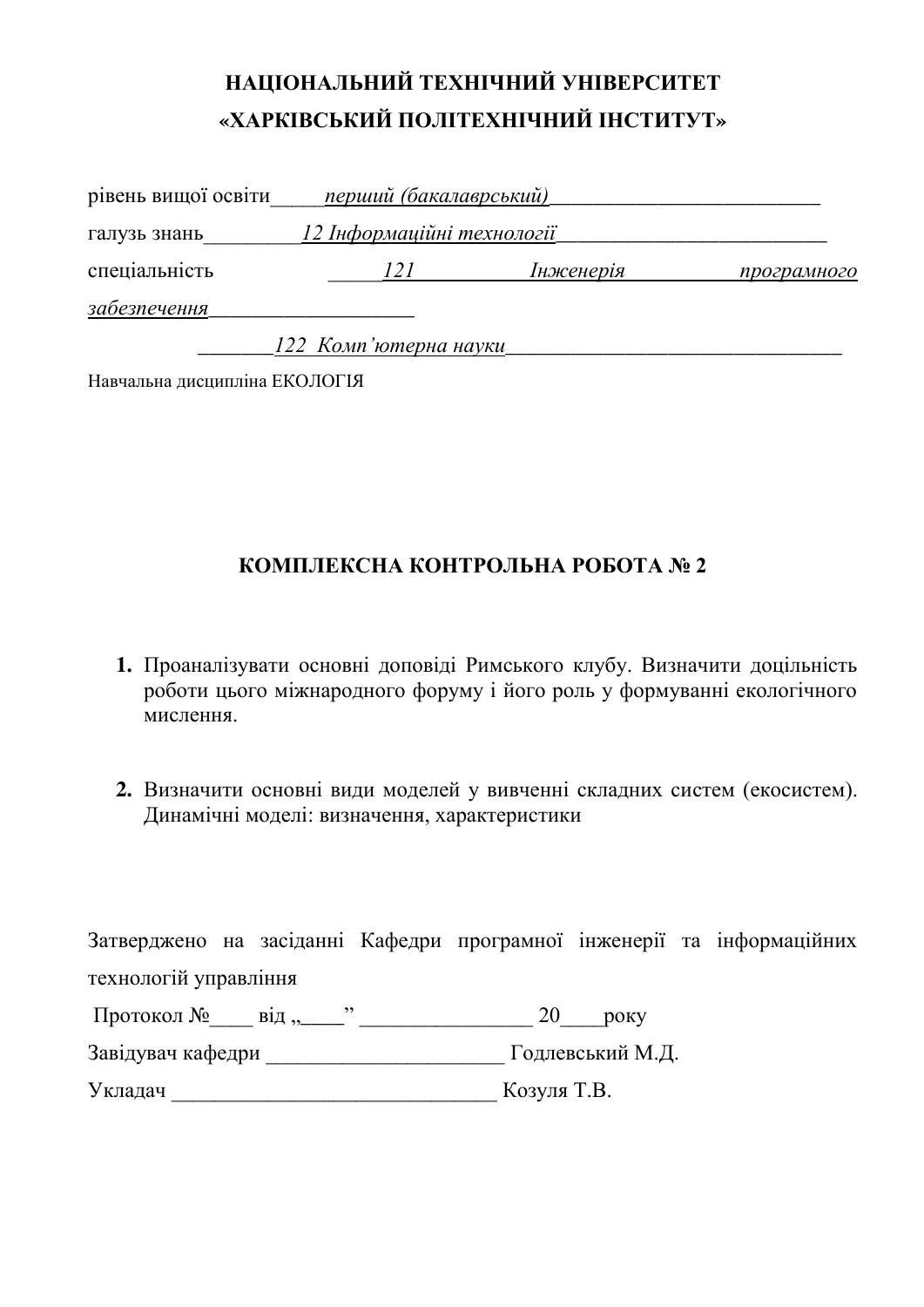| рівень вищої освіти | перший (бакалаврський)     |           |             |
|---------------------|----------------------------|-----------|-------------|
| галузь знань        | 12 Інформаційні технології |           |             |
| спеціальність       | 121                        | Інженерія | програмного |
| забезпечення        |                            |           |             |
|                     | 122 Комп'ютерна науки      |           |             |

Навчальна дисципліна ЕКОЛОГІЯ

#### КОМПЛЕКСНА КОНТРОЛЬНА РОБОТА № 3

- 1. Дати оцінку закону внутрішньої динамічної рівноваги: формулювання, пояснення, з яким основним законом екології перегукується.
- 2. Проаналізувати основні доповіді Римського клубу й основні висновки про подолання екологічних проблем

|                         |  |             |                  | Затверджено на засіданні Кафедри програмної інженерії та інформаційних |
|-------------------------|--|-------------|------------------|------------------------------------------------------------------------|
| технологій управління   |  |             |                  |                                                                        |
| Протокол № від "______" |  | 20          | poky             |                                                                        |
| Завідувач кафедри       |  |             | Годлевський М.Д. |                                                                        |
| Укладач                 |  | Козуля Т.В. |                  |                                                                        |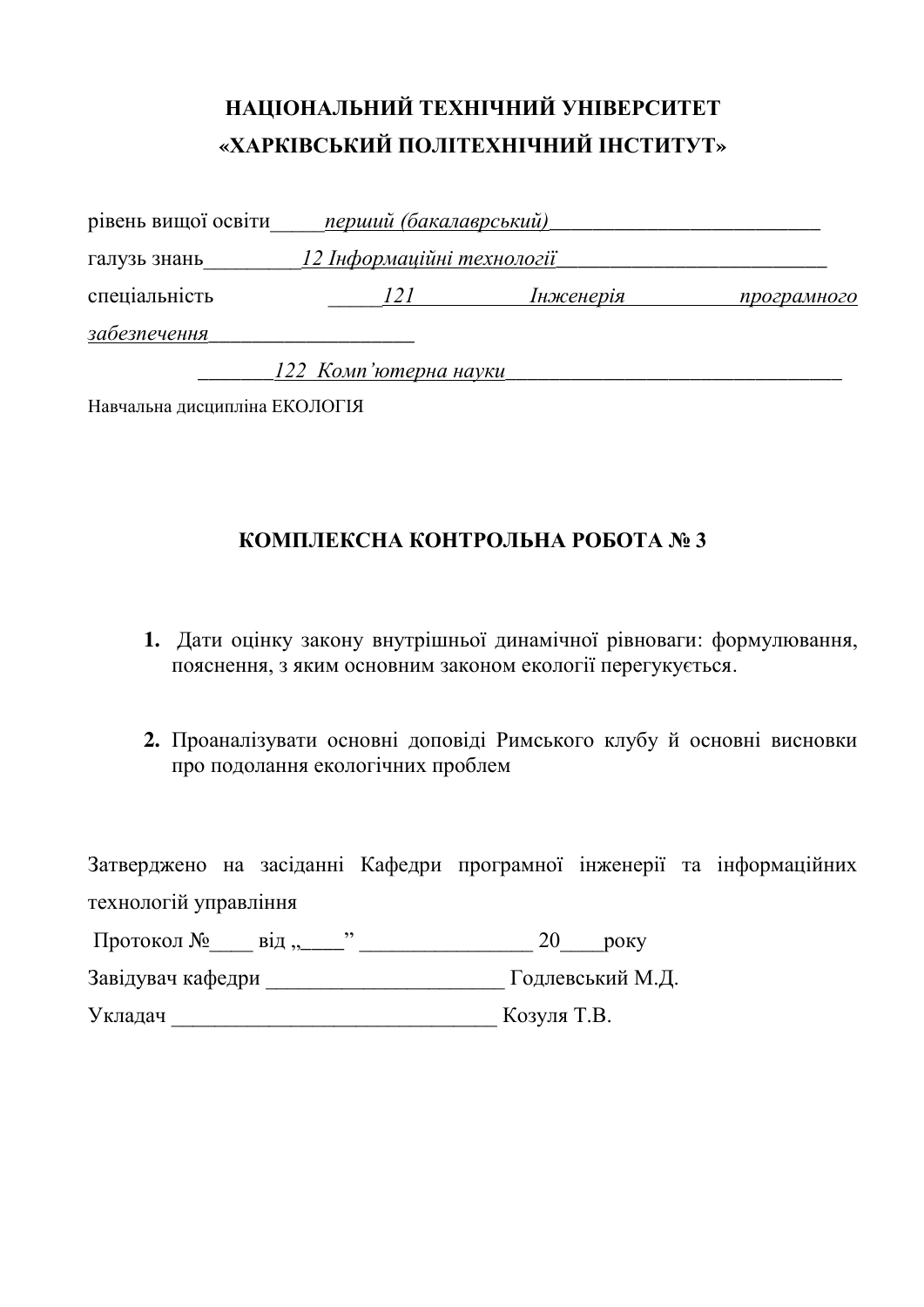| рівень вищої освіти | перший (бакалаврський)     |           |             |
|---------------------|----------------------------|-----------|-------------|
| галузь знань        | 12 Інформаційні технології |           |             |
| спеціальність       | 121                        | Інженерія | програмного |
| забезпечення        |                            |           |             |
|                     | 122 Комп'ютерна науки      |           |             |

Навчальна дисципліна ЕКОЛОГІЯ

### КОМПЛЕКСНА КОНТРОЛЬНА РОБОТА № 4

1. Проаналізувати модель Ленгмюра: основні положення, залежності, практичне використання.

2. Дати оцінку екології як комплексної науки, її об'єкт дослідження, програми екологічних досліджень, екологічний моніторинг.

Затверджено на засіданні Кафедри програмної інженерії та інформаційних технологій управління Протокол №\_\_\_\_ від "\_\_\_\_" \_\_\_\_\_\_\_\_\_\_\_\_\_\_\_\_\_\_ 20\_\_\_\_\_року Завідувач кафедри \_\_\_\_\_\_\_\_\_\_\_\_\_\_\_\_\_\_\_\_\_\_\_\_\_\_\_\_\_\_ Годлевський М.Д. ɍɤɥɚɞɚɱ \_\_\_\_\_\_\_\_\_\_\_\_\_\_\_\_\_\_\_\_\_\_\_\_\_\_\_\_\_\_ Ʉɨɡɭɥɹ Ɍ.ȼ.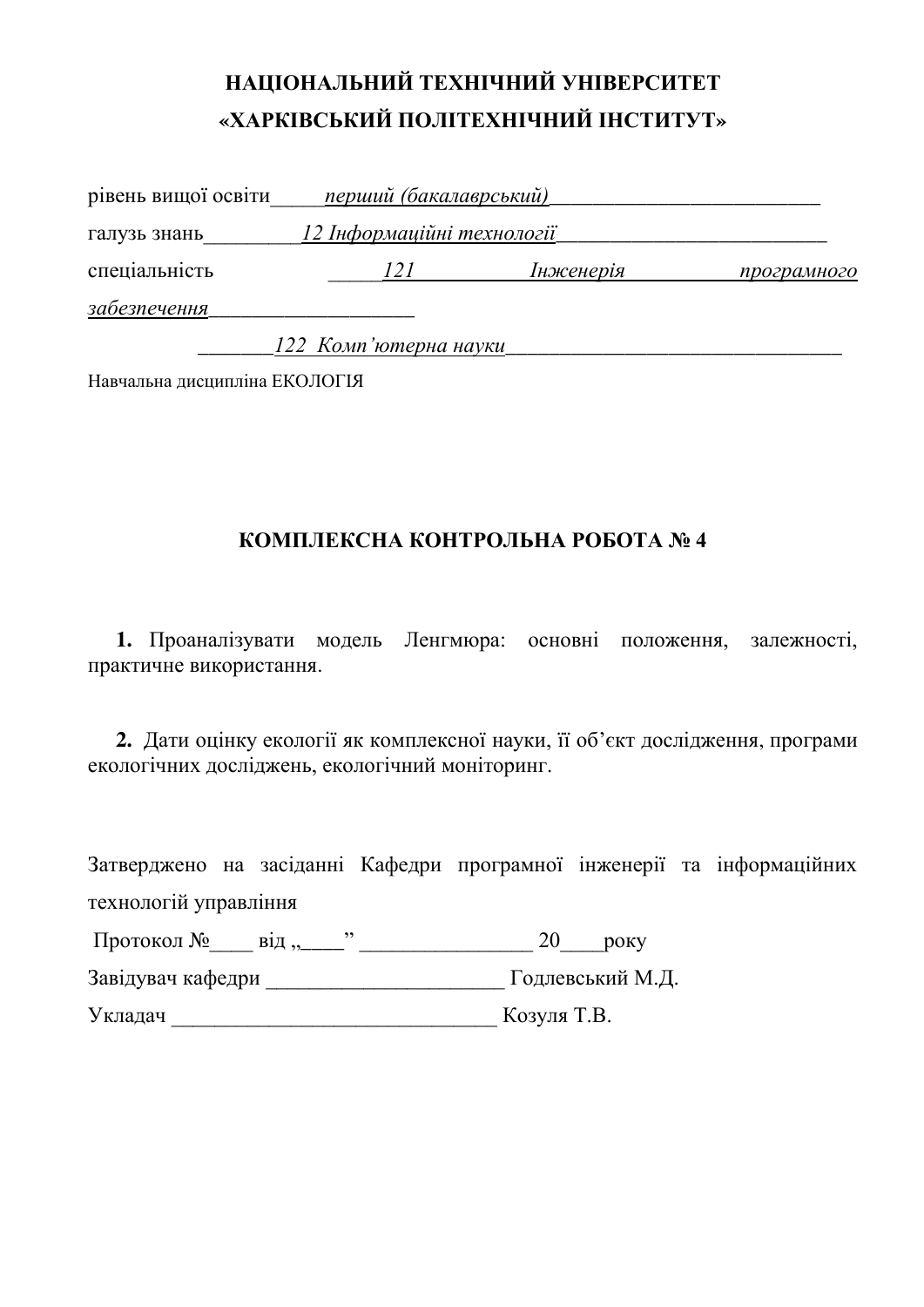| рівень вищої освіти | перший (бакалаврський)     |           |             |
|---------------------|----------------------------|-----------|-------------|
| галузь знань        | 12 Інформаційні технології |           |             |
| спеціальність       | <i>121</i>                 | Інженерія | програмного |
| забезпечення        |                            |           |             |
|                     | 122 Комп'ютерна науки      |           |             |

Навчальна дисципліна ЕКОЛОГІЯ

#### КОМПЛЕКСНА КОНТРОЛЬНА РОБОТА № 5

1. Визначити ієрархічні складові світового різноманіття, встановити ті, що ближче всього знаходяться до природи, розглядаючи структуру й взаємозв'язки усередині її? Намалюйте схему ієрархії світового різноманіття, обґрунтуйте свою ъідповідь.

**2.** Дати оцінку програми екологічних спостережень. Обґрунтування причинності явищ природи, фундамент моделювання в екології.

Затверджено на засіданні Кафедри програмної інженерії та інформаційних технологій управління

| Протокол №<br>в1д ,,_ | $20$ $p$ $p$     |
|-----------------------|------------------|
| Завідувач кафедри     | Годлевський М.Д. |

ɍɤɥɚɞɚɱ \_\_\_\_\_\_\_\_\_\_\_\_\_\_\_\_\_\_\_\_\_\_\_\_\_\_\_\_\_\_ Ʉɨɡɭɥɹ Ɍ.ȼ.

.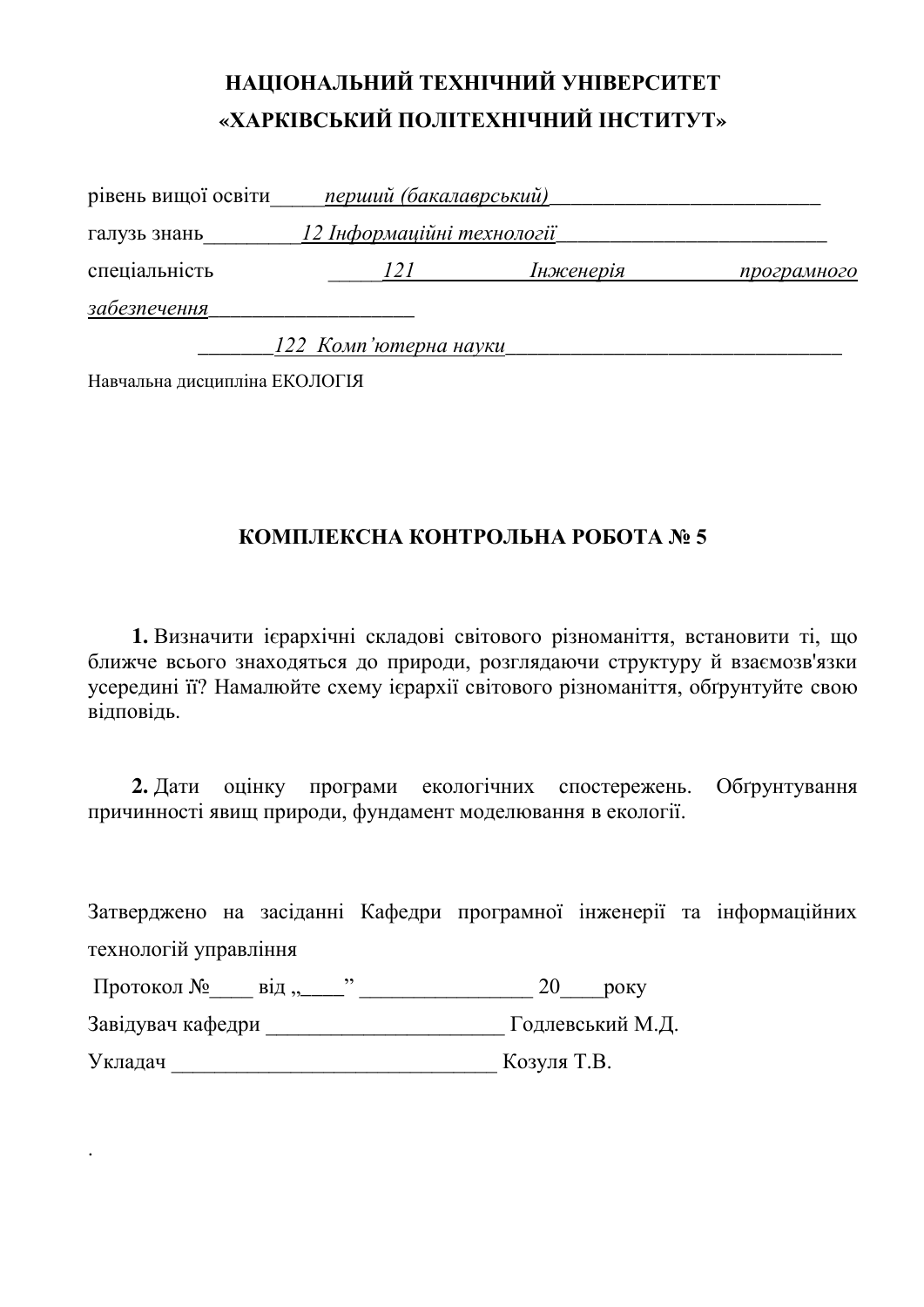| рівень вищої освіти | перший (бакалаврський)     |           |             |
|---------------------|----------------------------|-----------|-------------|
| галузь знань        | 12 Інформаційні технології |           |             |
| спеціальність       | 121                        | Інженерія | програмного |
| забезпечення        |                            |           |             |
|                     | 122 Комп'ютерна науки      |           |             |

Навчальна лиспипліна ЕКОЛОГІЯ

#### КОМПЛЕКСНА КОНТРОЛЬНА РОБОТА № 6

1. Проаналізувати основні мотиви й мети створення Римського клубу, формий методи роботи.

2. Дати характеристику механізмам регулювання в підсистемах екосистем. Закон внутрішньої динамічної рівноваги: визначення, застосування, практичне значення у природоохоронній діяльності.

Затверджено на засіданні Кафедри програмної інженерії та інформаційних технологій управління ɉɪɨɬɨɤɨɥ №\_\_\_\_ ɜɿɞ "\_\_\_\_" \_\_\_\_\_\_\_\_\_\_\_\_\_\_\_\_ 20\_\_\_\_ɪɨɤɭ Ɂɚɜɿɞɭɜɚɱ ɤɚɮɟɞɪɢ \_\_\_\_\_\_\_\_\_\_\_\_\_\_\_\_\_\_\_\_\_\_ Ƚɨɞɥɟɜɫɶɤɢɣ Ɇ.Ⱦ. ɍɤɥɚɞɚɱ \_\_\_\_\_\_\_\_\_\_\_\_\_\_\_\_\_\_\_\_\_\_\_\_\_\_\_\_\_\_ Ʉɨɡɭɥɹ Ɍ.ȼ.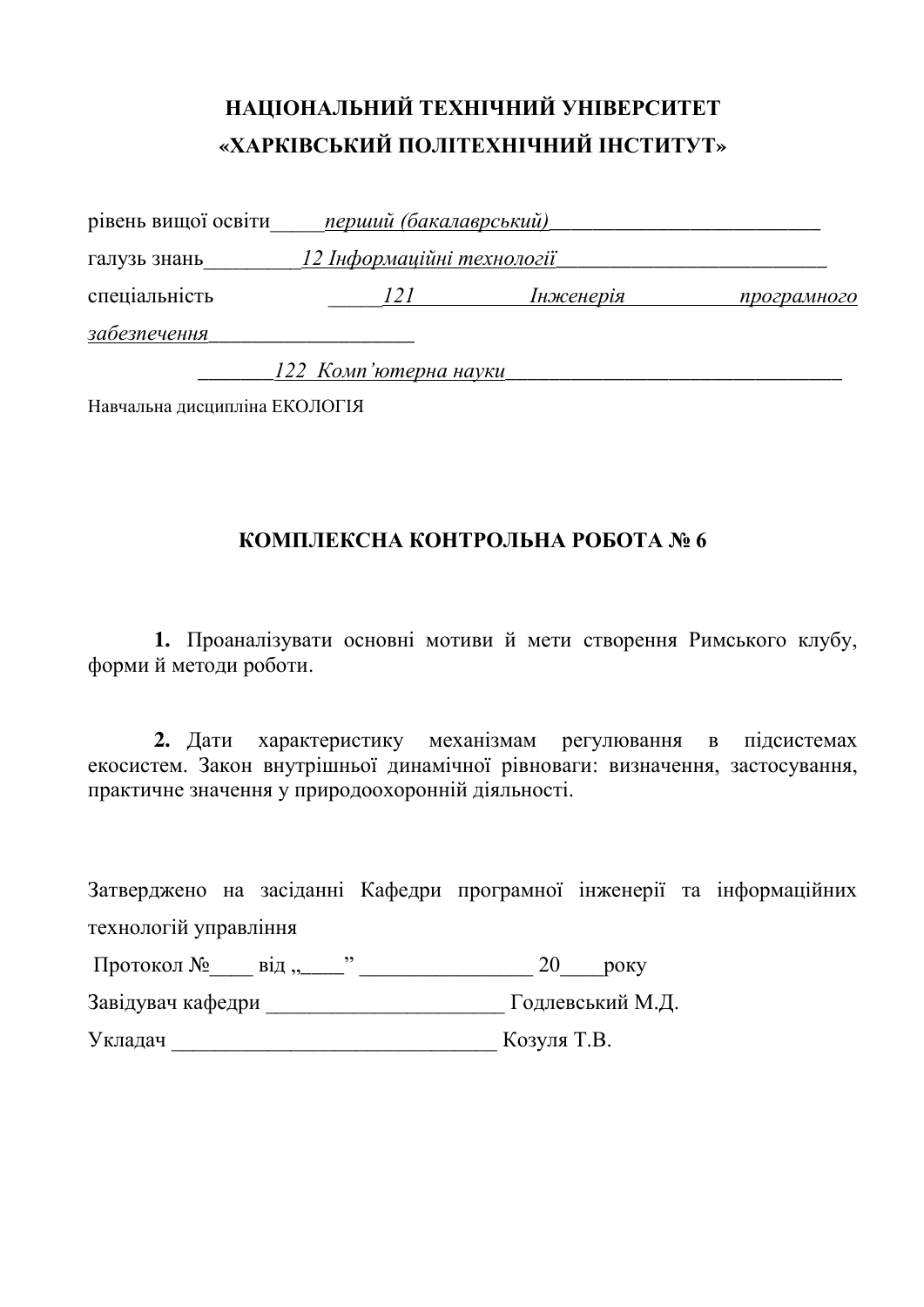| рівень вищої освіти | перший (бакалаврський)     |           |             |
|---------------------|----------------------------|-----------|-------------|
| галузь знань        | 12 Інформаційні технології |           |             |
| спеціальність       | 121                        | Інженерія | програмного |
| забезпечення        |                            |           |             |
|                     | 122 Комп'ютерна науки      |           |             |

Навчальна дисципліна ЕКОЛОГІЯ

#### КОМПЛЕКСНА КОНТРОЛЬНА РОБОТА № 7

1. Проаналізувати основні завдання сучасної екології як науки: створення інформаційного екологічного простору, моделювання, моніторинг, прогнозування, системи захисту об'єктів навколишнього середовища тощо.

2. Визначити системи штучного інтелекту в екології. Завдання аналізу стану і особливостей функціонування об'єктів навколишнього середовища

Затверджено на засіданні Кафедри програмної інженерії та інформаційних технологій управління

| Протокол №<br>$B1\mu,$ | року             |
|------------------------|------------------|
| Завідувач кафедри      | Годлевський М.Д. |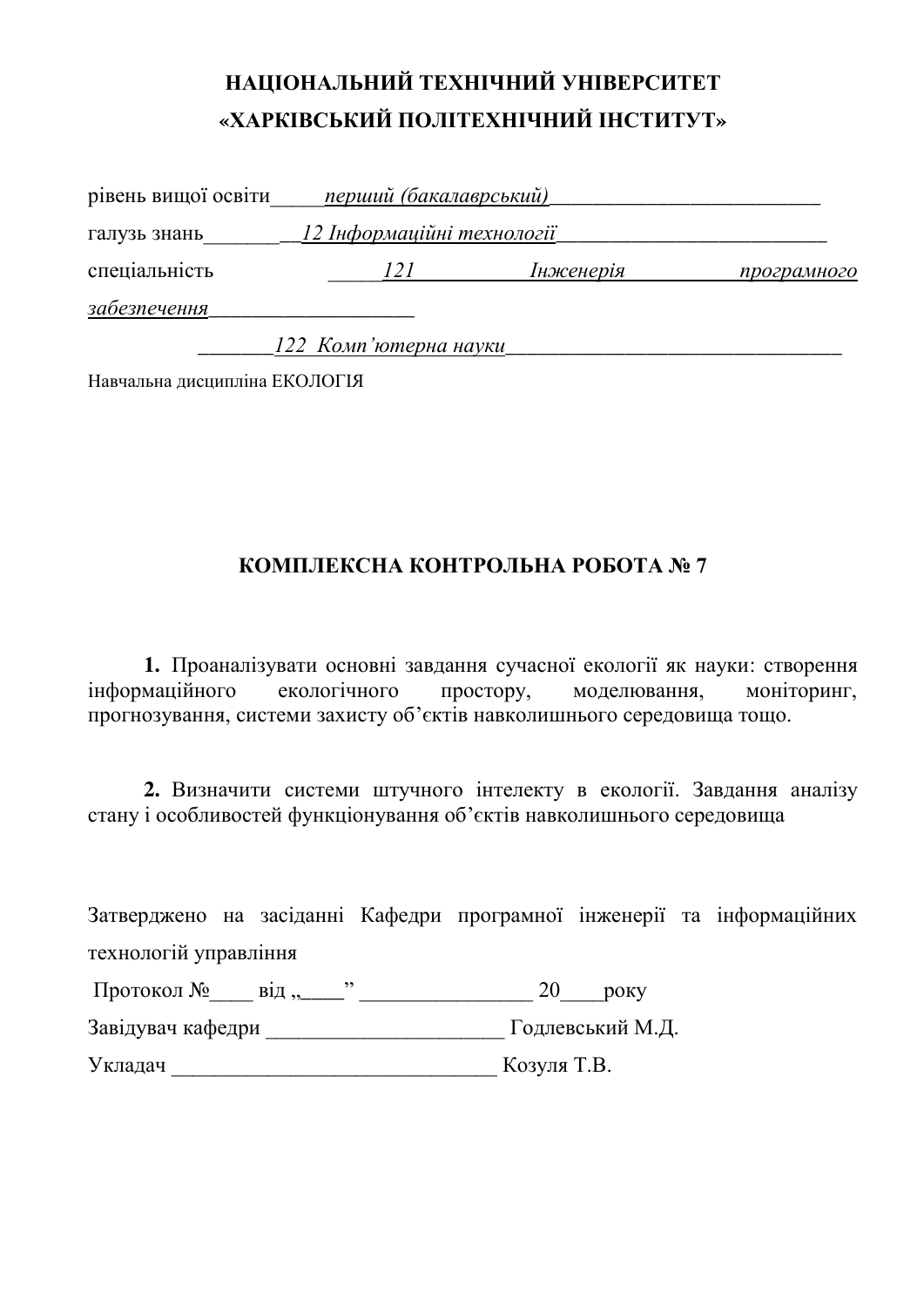| рівень вищої освіти | перший (бакалаврський)     |           |             |
|---------------------|----------------------------|-----------|-------------|
| галузь знань        | 12 Інформаційні технології |           |             |
| спеціальність       | 121                        | Інженерія | програмного |
| забезпечення        |                            |           |             |
|                     | 122 Комп'ютерна науки      |           |             |

Навчальна дисципліна ЕКОЛОГІЯ

#### КОМПЛЕКСНА КОНТРОЛЬНА РОБОТА № 8

- 1. Проаналізувати основні етапи розробки моделі екосистем і їхні види. Основи обґрунтування причинності явищ природи, фундамент моделювання.
- 2. Визначити основні завдання IT-галузь щодо зниження впливу швидкого зростання інформації на навколишнє середовище, забезпечення eфективного рівня співіснування.

| Протокол №<br>$B1\mu,$ | року             |
|------------------------|------------------|
| Завідувач кафедри      | Годлевський М.Д. |
| Укладач                | Козуля Т.В.      |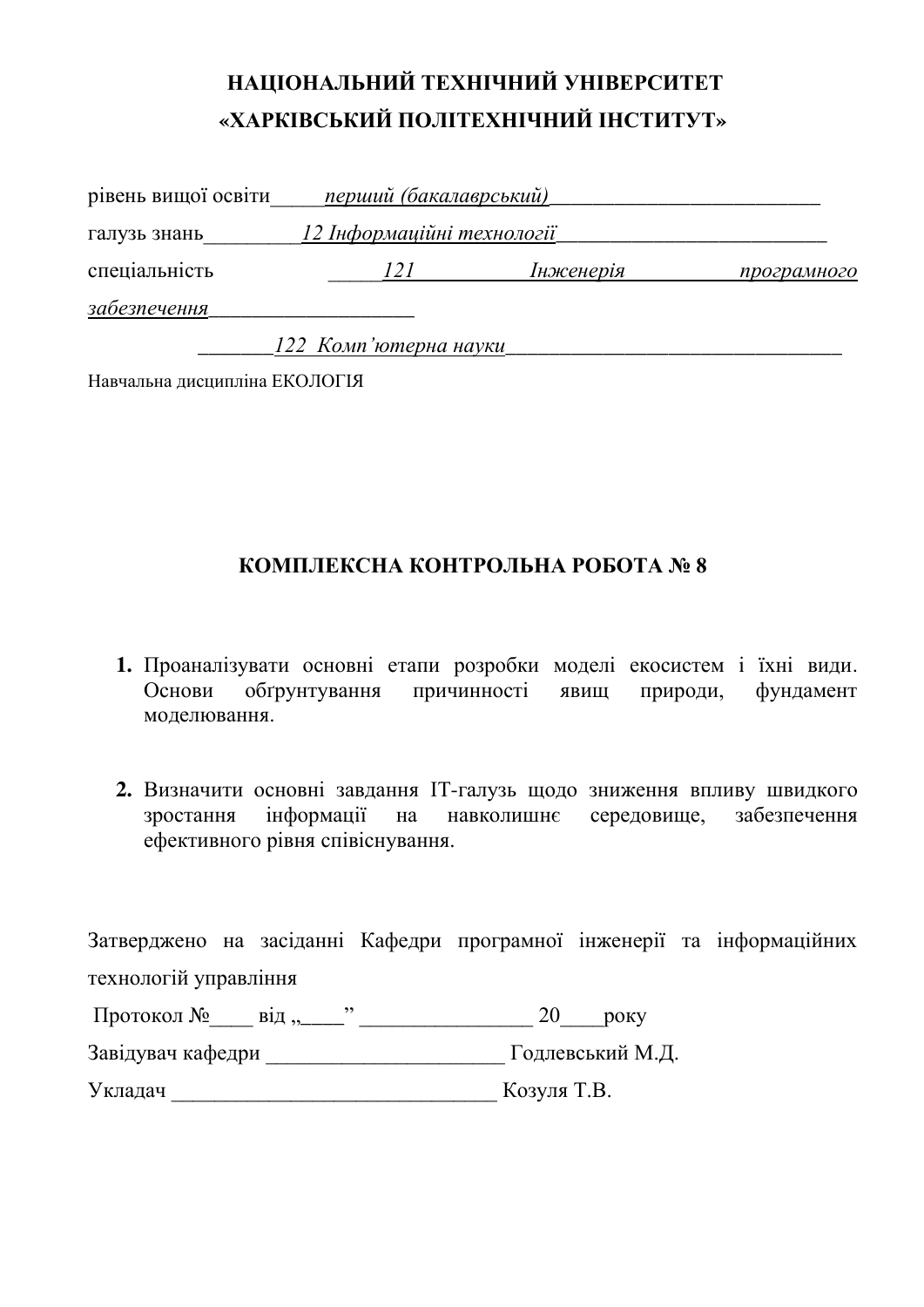| рівень вищої освіти | перший (бакалаврський)     |           |             |
|---------------------|----------------------------|-----------|-------------|
| галузь знань        | 12 Інформаційні технології |           |             |
| спеціальність       | 121                        | Інженерія | програмного |
| забезпечення        |                            |           |             |
|                     | 122 Комп'ютерна науки      |           |             |

Навчальна дисципліна ЕКОЛОГІЯ

#### КОМПЛЕКСНА КОНТРОЛЬНА РОБОТА № 9

- 1. Проаналізувати основні складові проблеми екологічної кризи зміст, види й рішення. Основні доповіді Римського клубу й основні висновки про подолання екологічних проблем.
- 2. Визначити умови зміни виробничого циклу з погляду екологічності з позицій застосування зелених технологій. Основні напрямки розвитку Green IT у вирішенні основних проблем поводження з відходами: моніторинг відходів, інвентаризація відходів на підприємствах, ліміти на vтворення відходів, утилізація як екотехнологія.

| Протокол №<br>$B1\mu,$ | року             |
|------------------------|------------------|
| Завідувач кафедри      | Годлевський М.Д. |
| Укладач                | Козуля Т.В.      |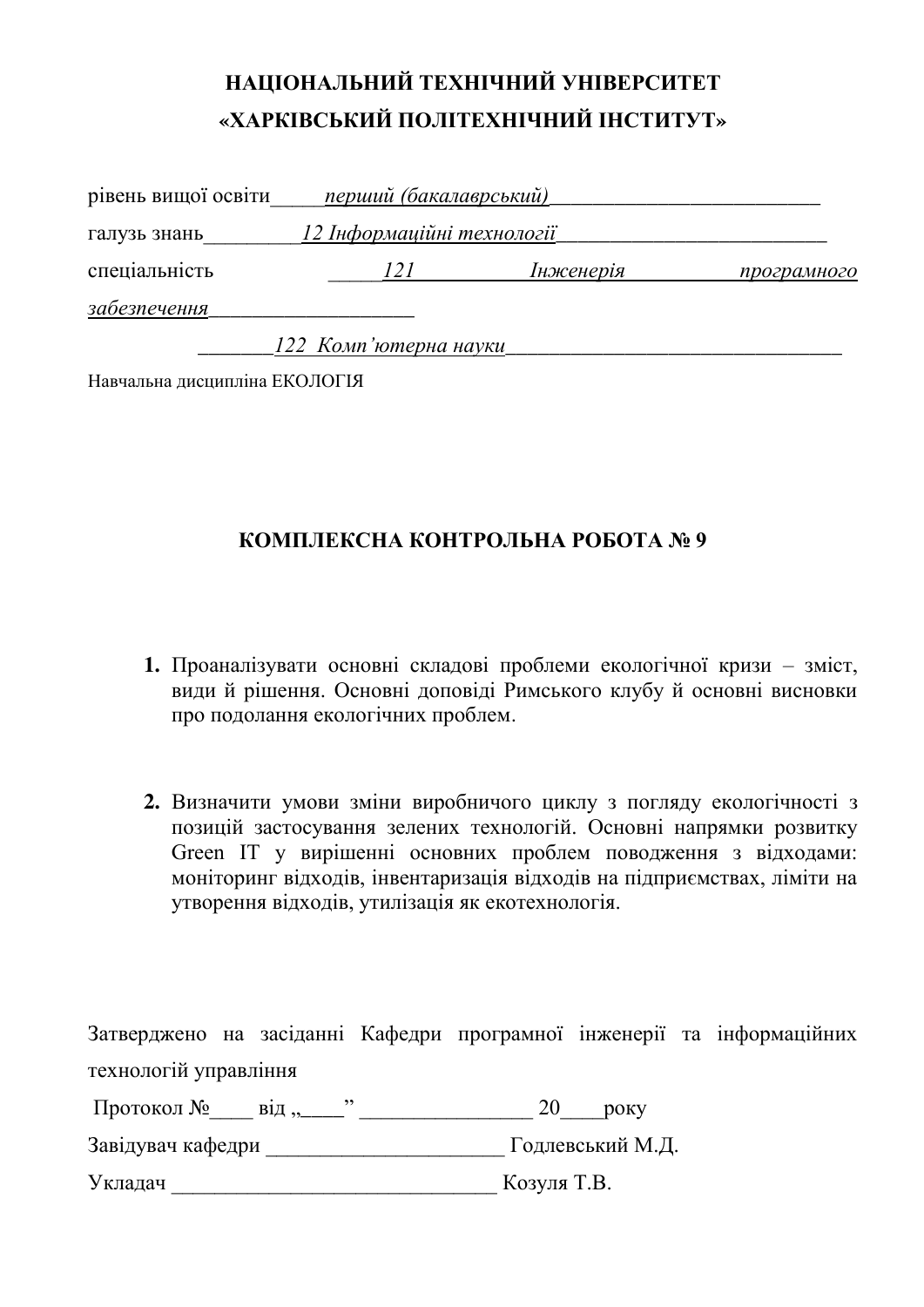| рівень вищої освіти | перший (бакалаврський)     |           |             |
|---------------------|----------------------------|-----------|-------------|
| галузь знань        | 12 Інформаційні технології |           |             |
| спеціальність       | 121                        | Інженерія | програмного |
| забезпечення        |                            |           |             |
|                     | 122 Комп'ютерна науки      |           |             |

Навчальна дисципліна ЕКОЛОГІЯ

#### КОМПЛЕКСНА КОНТРОЛЬНА РОБОТА № 10

1. Обтрунтувати основні завдання системи екологічного нормування. Завдання аналізу навколишнього середовища, основні характерні властивості екосистем.

**2.** Дати оцінку основним видам моделей у вивченні складних систем (екосистем). Динамічні моделі. Основні етапи розробки моделі екосистем і їхні види.

Затверджено на засіданні Кафедри програмної інженерії та інформаційних технологій управління

.

| Протокол № |  |  |  |  |
|------------|--|--|--|--|
|------------|--|--|--|--|

Ɂɚɜɿɞɭɜɚɱ ɤɚɮɟɞɪɢ \_\_\_\_\_\_\_\_\_\_\_\_\_\_\_\_\_\_\_\_\_\_ Ƚɨɞɥɟɜɫɶɤɢɣ Ɇ.Ⱦ.

Укладач Козуля Т.В.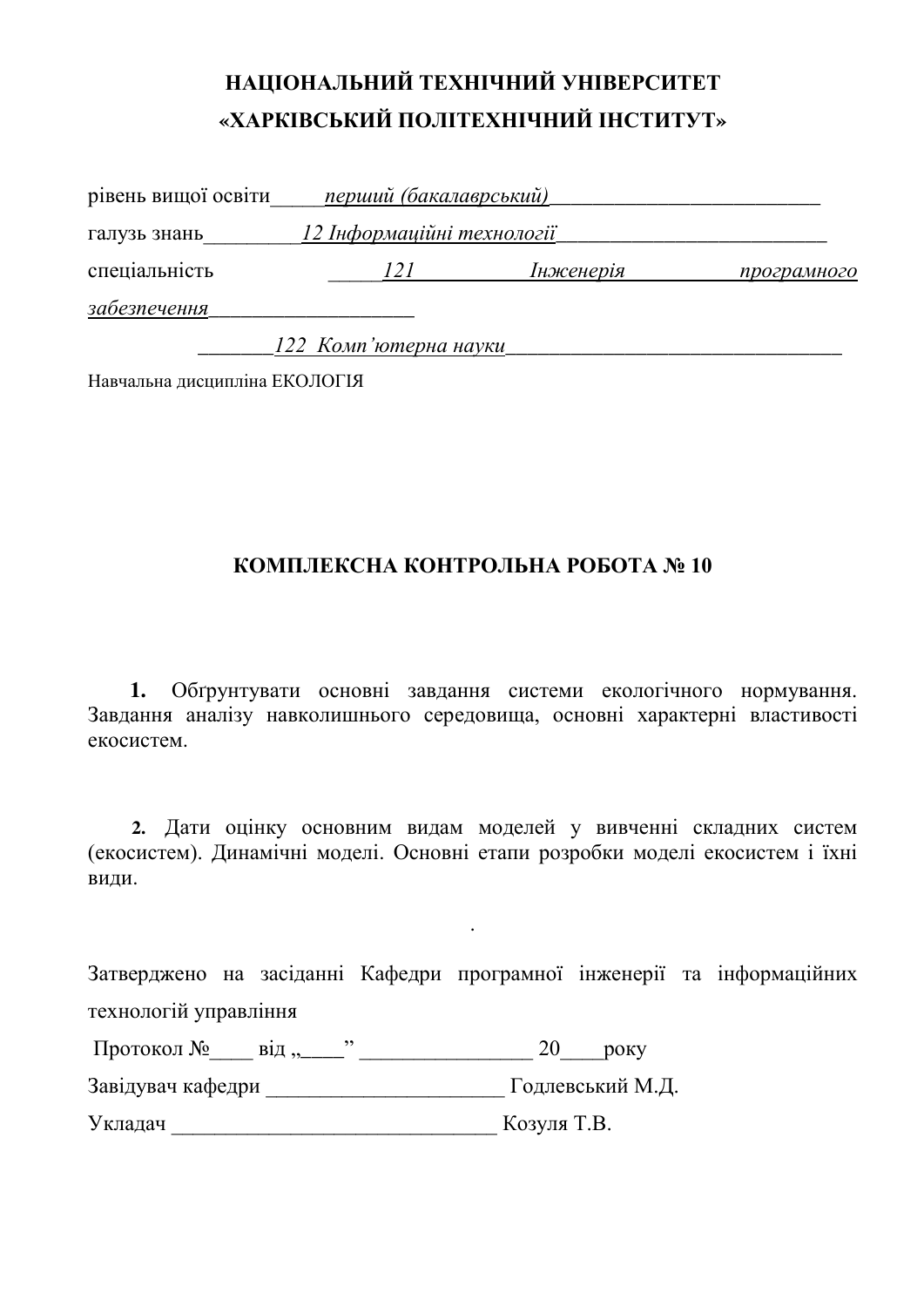| рівень вищої освіти | перший (бакалаврський)     |           |             |
|---------------------|----------------------------|-----------|-------------|
| галузь знань        | 12 Інформаційні технології |           |             |
| спеціальність       | 121                        | Інженерія | програмного |
| забезпечення        |                            |           |             |
|                     | 122 Комп'ютерна науки      |           |             |

Навчальна дисципліна ЕКОЛОГІЯ

#### КОМПЛЕКСНА КОНТРОЛЬНА РОБОТА № 11

1. Визначити особливості процесів фізико-хімічної міграції елементів в екосистемах. Згідно, якому принципу в екосистемі компенсується зовнішній вплив? Обґрунтуйте відповідь.

**2.** Проаналізувати особливості розділу інженерії програмного забезпечення «Екологія програмного забезпечення», надати визначення «*Екосистема* програмного забезпечення». Пояснити, що становить основу дослідження програмного забезпечення як частина екосистеми.

Затверджено на засіданні Кафедри програмної інженерії та інформаційних технологій управління

Протокол № \_\_\_ від "\_\_\_\_" \_\_\_\_\_\_\_\_\_\_\_\_\_\_\_\_\_ 20\_\_\_\_\_року

Завідувач кафедри \_\_\_\_\_\_\_\_\_\_\_\_\_\_\_\_\_\_\_\_\_\_\_\_\_\_\_ Годлевський М.Д.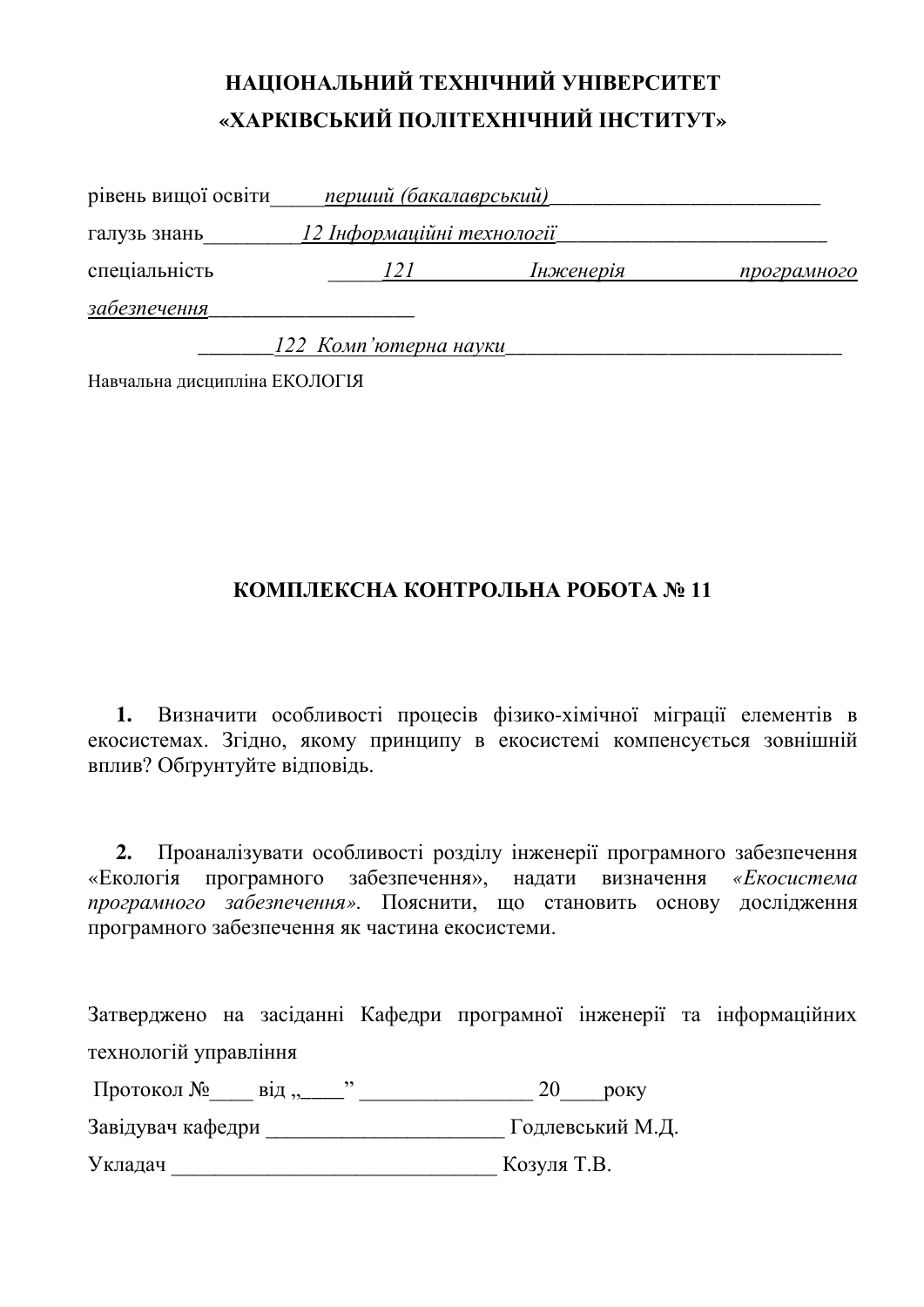| рівень вищої освіти | перший (бакалаврський)     |           |             |
|---------------------|----------------------------|-----------|-------------|
| галузь знань        | 12 Інформаційні технології |           |             |
| спеціальність       | 121                        | Інженерія | програмного |
| забезпечення        |                            |           |             |
|                     | 122 Комп'ютерна науки      |           |             |

Навчальна лиспипліна ЕКОЛОГІЯ

#### КОМПЛЕКСНА КОНТРОЛЬНА РОБОТА № 12

1. Проаналізувати основну сутність проблеми охорони навколишнього середовища (НС). Компоненти й процеси, що забезпечують функціонування екосистем. Дати визначення гомеостазу.

2. Визначити методологічну базу моніторингу. Обґрунтувати необхідність і ефективність застосування комплексного екологічного моніторингу як основи прийняття рішення з екологічного управління якістю довкілля.

|                       |  |  |  | Затверджено на засіданні Кафедри програмної інженерії та інформаційних |
|-----------------------|--|--|--|------------------------------------------------------------------------|
| технологій управління |  |  |  |                                                                        |

Протокол № \_\_\_ від "\_\_\_\_" \_\_\_\_\_\_\_\_\_\_\_\_\_\_\_\_\_\_ 20\_\_\_\_\_\_ року

Ɂɚɜɿɞɭɜɚɱ ɤɚɮɟɞɪɢ \_\_\_\_\_\_\_\_\_\_\_\_\_\_\_\_\_\_\_\_\_\_ Ƚɨɞɥɟɜɫɶɤɢɣ Ɇ.Ⱦ.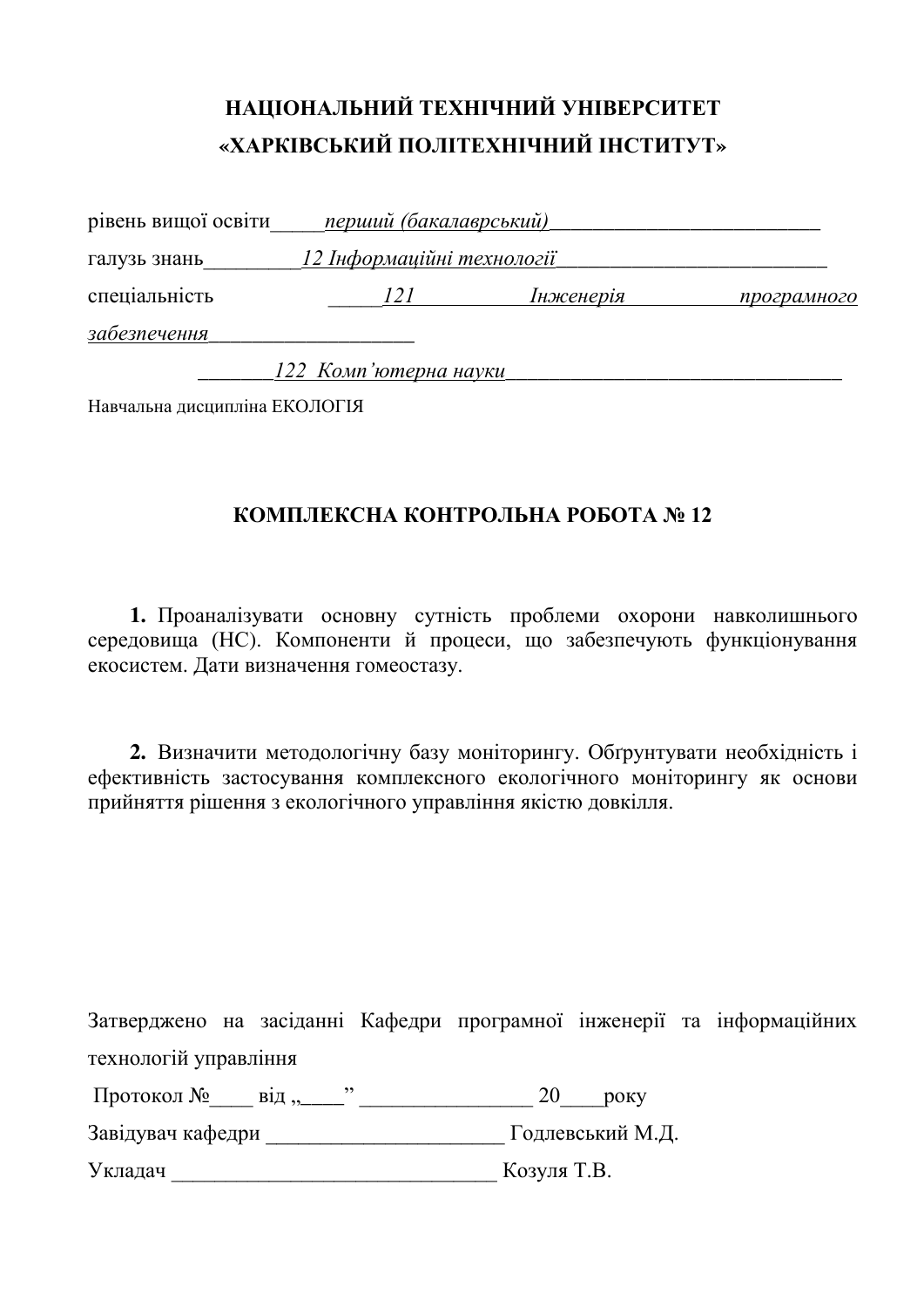| рівень вищої освіти | перший (бакалаврський)     |           |             |
|---------------------|----------------------------|-----------|-------------|
| галузь знань        | 12 Інформаційні технології |           |             |
| спеціальність       | 121                        | Інженерія | програмного |
| забезпечення        |                            |           |             |
|                     | 122 Комп'ютерна науки      |           |             |

Навчальна дисципліна ЕКОЛОГІЯ

#### КОМПЛЕКСНА КОНТРОЛЬНА РОБОТА № 13

- 1. Визначити поняття і особливості системи управління екологічним ризиком. Види стабільності екосистем. Яким закономірностям підкоряються процеси фізико-хімічної міграції елементів в екосистемах?
- 2. Проаналізувати принцип максимально ефективного використання енергії. Компонентий процеси, що забезпечують функціонування екосистем.

Затверджено на засіданні Кафедри програмної інженерії та інформаційних технологій управління

Протокол №\_\_\_\_ від "\_\_\_\_" \_\_\_\_\_\_\_\_\_\_\_\_\_\_\_\_ 20\_\_\_\_\_ року

Ɂɚɜɿɞɭɜɚɱ ɤɚɮɟɞɪɢ \_\_\_\_\_\_\_\_\_\_\_\_\_\_\_\_\_\_\_\_\_\_ Ƚɨɞɥɟɜɫɶɤɢɣ Ɇ.Ⱦ.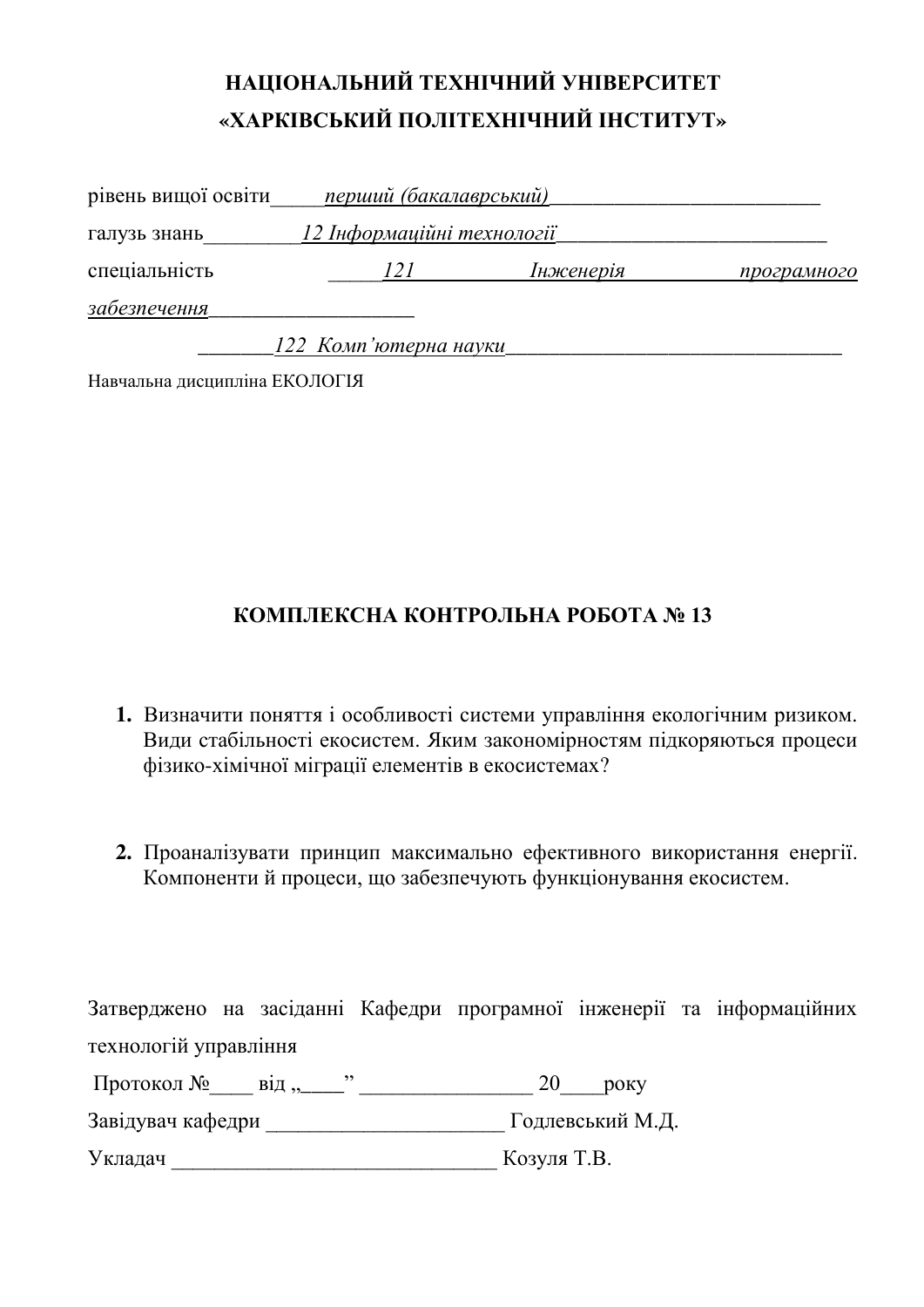| рівень вищої освіти | перший (бакалаврський)     |           |             |
|---------------------|----------------------------|-----------|-------------|
| галузь знань        | 12 Інформаційні технології |           |             |
| спеціальність       | 121                        | Інженерія | програмного |
| забезпечення        |                            |           |             |
|                     | 122 Комп'ютерна науки      |           |             |

Навчальна дисципліна ЕКОЛОГІЯ

#### КОМПЛЕКСНА КОНТРОЛЬНА РОБОТА № 14

- 1. Обґрунтувати дослідження кібернетичної природи екосистем. Визначити фактори стабільності екосистеми, принцип компенсації зовнішнього впливу в екосистемі.
- 2. Дати оцінку методологічної бази моніторингу. Визначення імпактного моніторингу. Міра пружності екосистем, період релаксації.

| Протокол № від,   | року             |
|-------------------|------------------|
| Завідувач кафедри | Годлевський М.Д. |
| Укладач           | Козуля Т.В.      |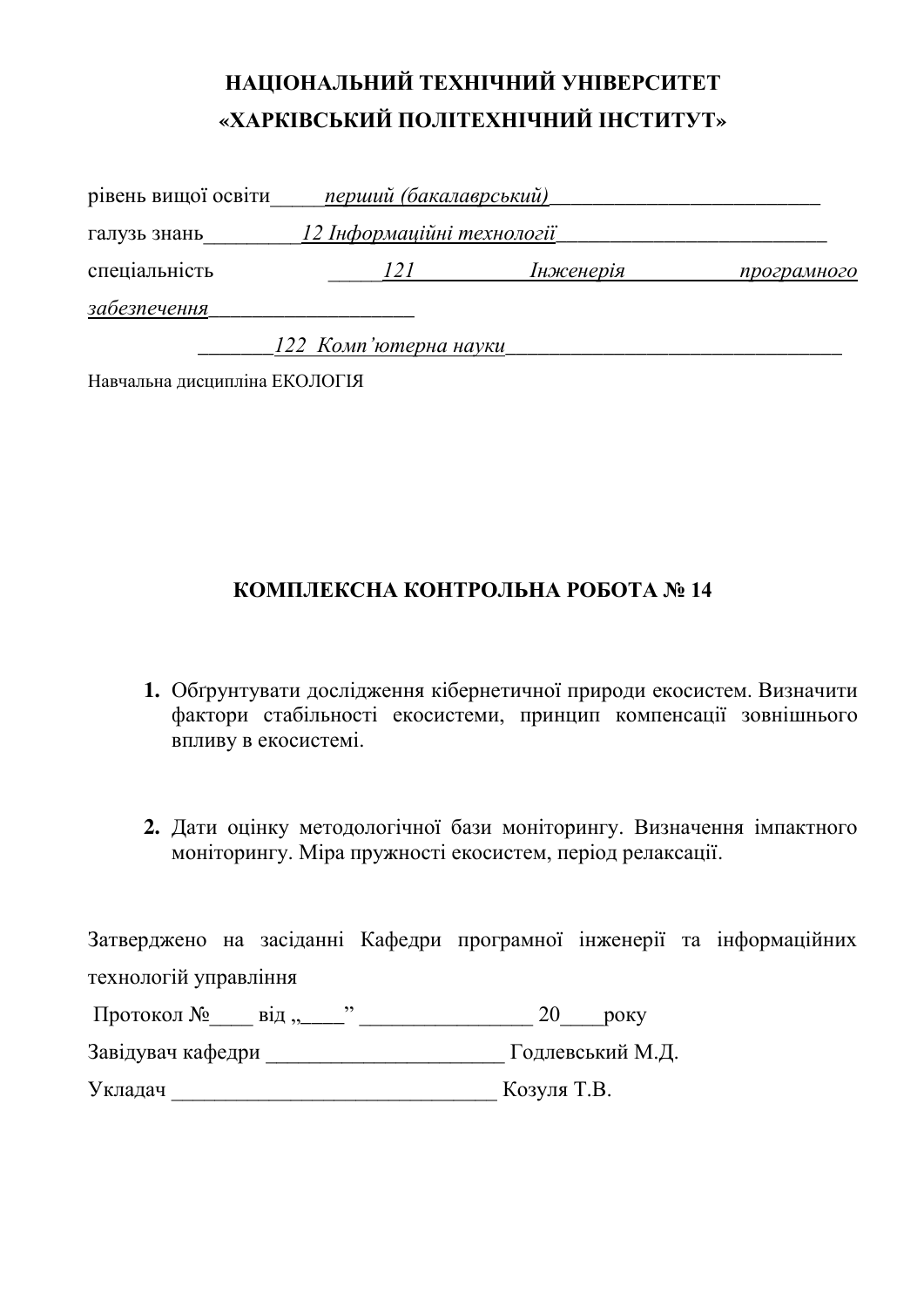| рівень вищої освіти | перший (бакалаврський)             |           |             |
|---------------------|------------------------------------|-----------|-------------|
| галузь знань        | <u> 12 Інформаційні технології</u> |           |             |
| спеціальність       | 121                                | Інженерія | програмного |
| забезпечення        |                                    |           |             |
|                     | 122 Комп'ютерна науки              |           |             |

Навчальна дисципліна ЕКОЛОГІЯ

#### КОМПЛЕКСНА КОНТРОЛЬНА РОБОТА № 15

- 1. Визначити особливості геофізичного моніторингу. Круговорот речовин і енергії в екосистемі, її взаємодія з навколишнім середовищем (представте схему, перелік складових).
- **2.** Проаналізувати компоненти й процеси, що забезпечують функціонування екосистем. Кібернетична природа екосистем.

| Протокол №<br>$B1\mu,$ | <b>DOKV</b>      |
|------------------------|------------------|
| Завідувач кафедри      | Годлевський М.Д. |
| Укладач                | Козуля Т.В.      |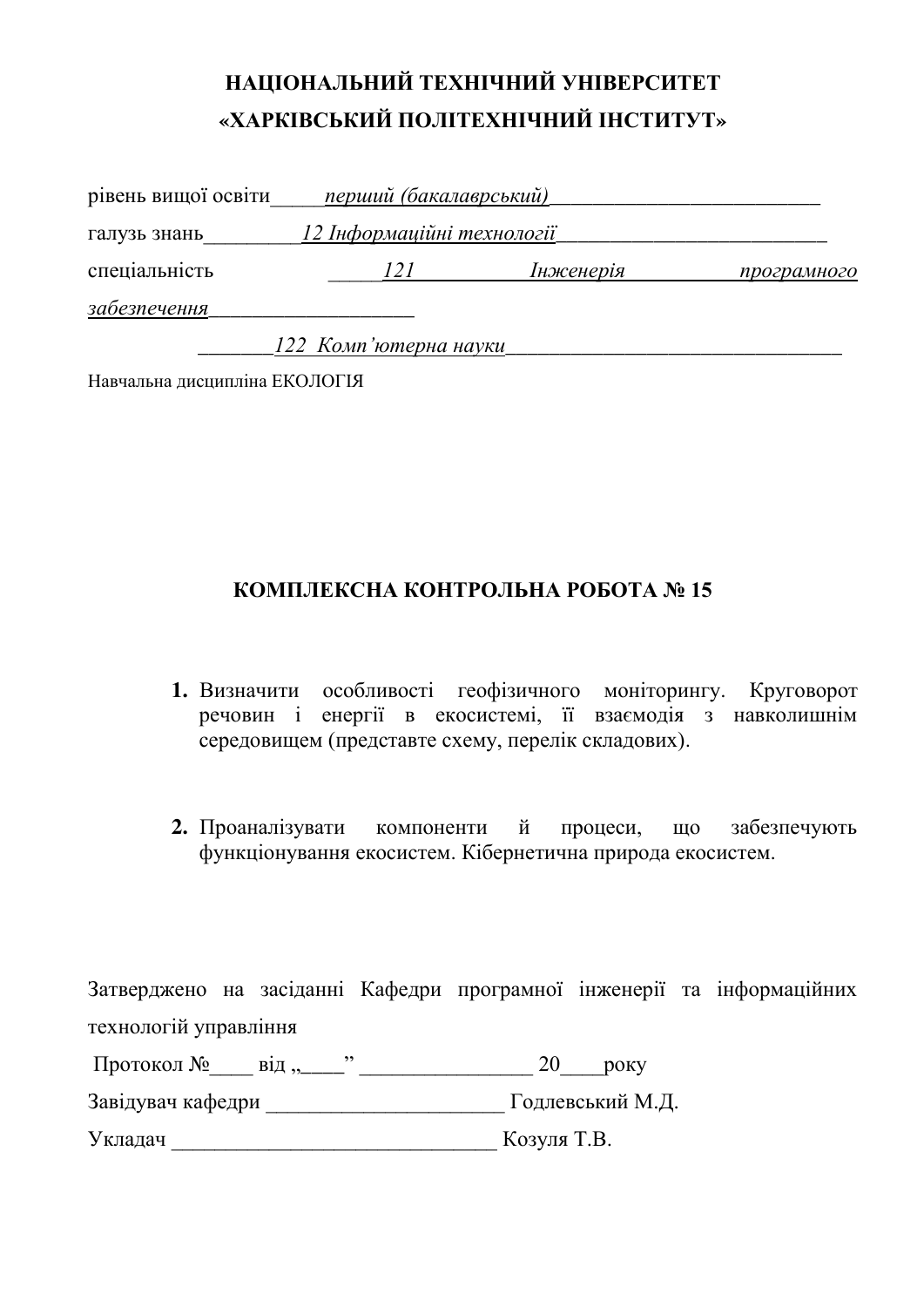| рівень вищої освіти | перший (бакалаврський)             |           |             |
|---------------------|------------------------------------|-----------|-------------|
| галузь знань        | <u> 12 Інформаційні технології</u> |           |             |
| спеціальність       | 121                                | Інженерія | програмного |
| забезпечення        |                                    |           |             |
|                     | 122 Комп'ютерна науки              |           |             |

Навчальна дисципліна ЕКОЛОГІЯ

#### КОМПЛЕКСНА КОНТРОЛЬНА РОБОТА № 16

1. Визначити основні аспекти екологічної експертизи. Система екологічної оцінки. Порівняльний аналіз визначених систем задачі якості довкілля: переваги і недоліки. Комплексний екологічний моніторинг.

2. Дати оцінку круговороту речовин. Самоорганізація і самовідтворення екосистем. Природна самоорганізація і управління екологічною безпекою. Обгрунтування питань екологічного аудиту.

| ∏ротокол №<br>$B1\pi$ , | року             |
|-------------------------|------------------|
| Завідувач кафедри       | Годлевський М.Д. |
| Укладач                 | Козуля Т.В.      |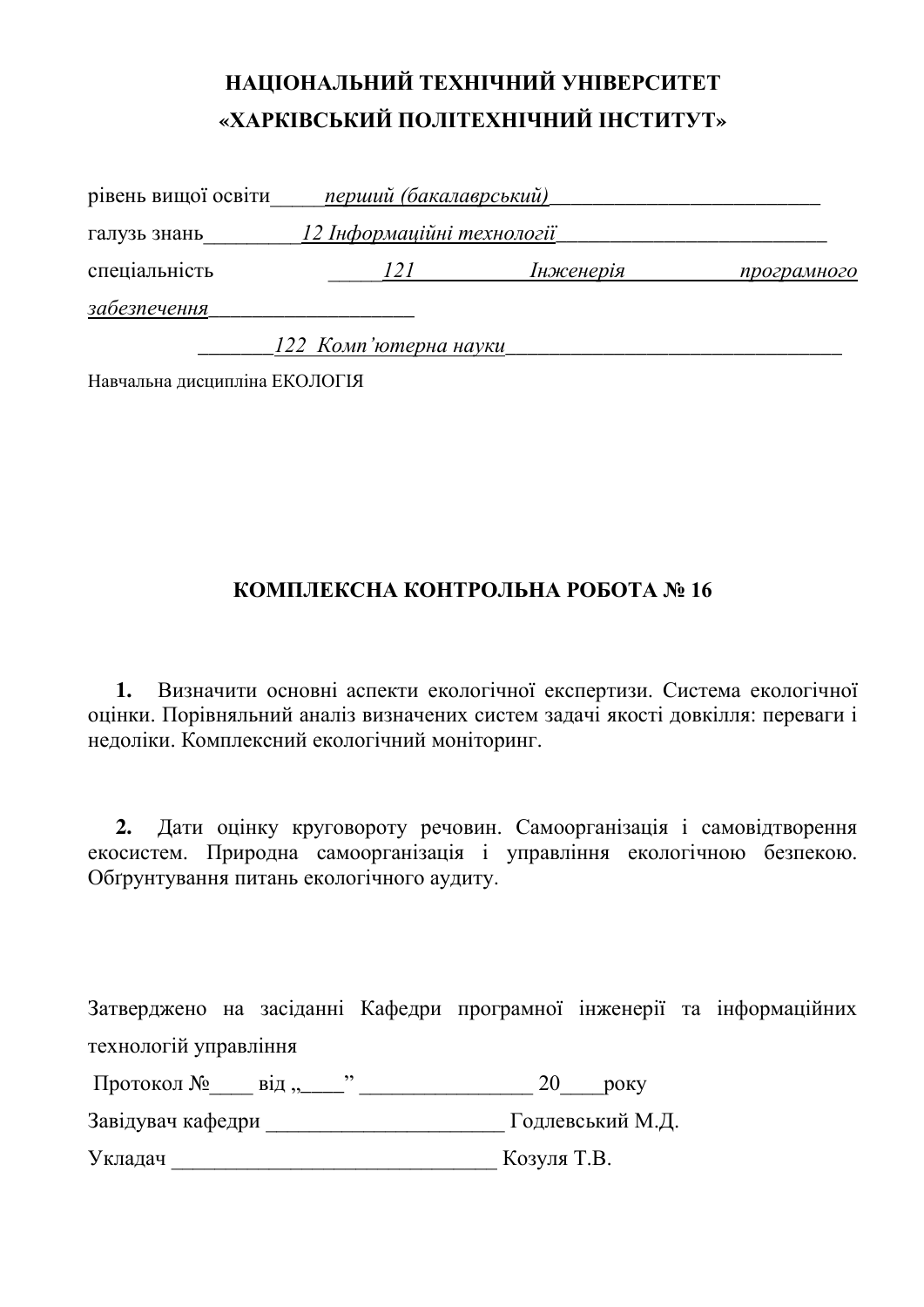| рівень вищої освіти | перший (бакалаврський)     |           |             |
|---------------------|----------------------------|-----------|-------------|
| галузь знань        | 12 Інформаційні технології |           |             |
| спеціальність       | 121                        | Інженерія | програмного |
| забезпечення        |                            |           |             |
|                     | 122 Комп'ютерна науки      |           |             |

Навчальна дисципліна ЕКОЛОГІЯ

#### КОМПЛЕКСНА КОНТРОЛЬНА РОБОТА № 17

- 1. Визначити основні задачі системи екологічного управління. Особливості екологічного нормування. екологічне благополуччя екосистем.
- 2. Обгрунтувати вимоги щодо форми існування техногенних речовин в об'єктах навколишнього середовища. Процеси, що спричиняють акумулюванню, міграції та трансформації техногенних речовин в окремих середовищах.

Затверджено на засіданні Кафедри програмної інженерії та інформаційних технологій управління

ɉɪɨɬɨɤɨɥ №\_\_\_\_ ɜɿɞ "\_\_\_\_" \_\_\_\_\_\_\_\_\_\_\_\_\_\_\_\_ 20\_\_\_\_ɪɨɤɭ

Ɂɚɜɿɞɭɜɚɱ ɤɚɮɟɞɪɢ \_\_\_\_\_\_\_\_\_\_\_\_\_\_\_\_\_\_\_\_\_\_ Ƚɨɞɥɟɜɫɶɤɢɣ Ɇ.Ⱦ.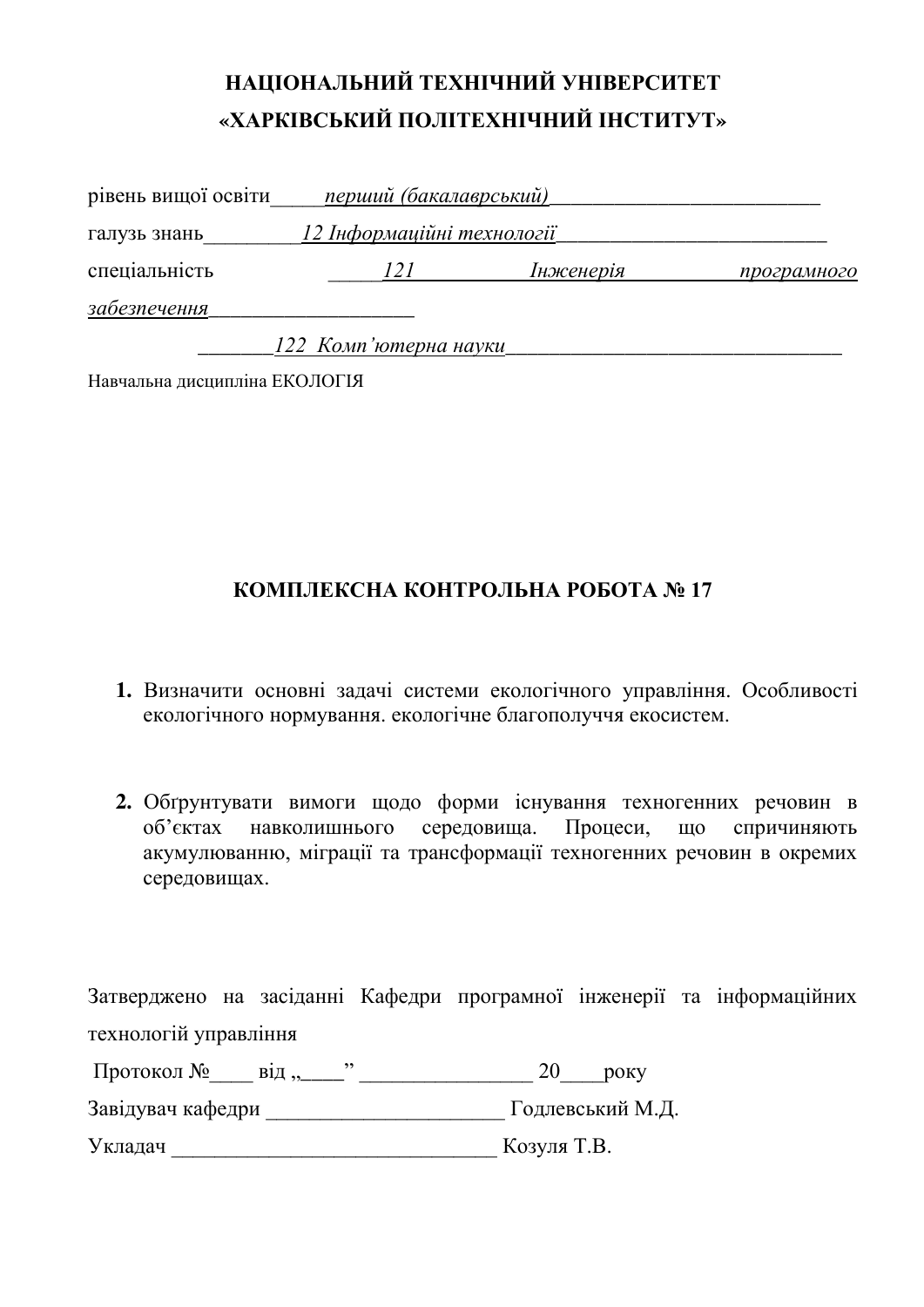| рівень вищої освіти | перший (бакалаврський)             |           |             |
|---------------------|------------------------------------|-----------|-------------|
| галузь знань        | <u> 12 Інформаційні технології</u> |           |             |
| спеціальність       | 121                                | Інженерія | програмного |
| забезпечення        |                                    |           |             |
|                     | 122 Комп'ютерна науки              |           |             |

Навчальна дисципліна ЕКОЛОГІЯ

#### КОМПЛЕКСНА КОНТРОЛЬНА РОБОТА № 18

- **1.** Дати оцінку особливостям фізико-хімічних процесів розподілу сабруднювачів у навколишньому середовищі. Хімізм процесів впливу токсикантів на живі організми; перетворення важких металів у воді, **в**плив на біохімічні системи
- 2. Обґрунтувати положення хімічної термодинаміки. Прогнозування спрямування і можливості протікання природних і геохімічних перетворень.

| Протокол №<br>$B1\mu$ , | <b>DOKV</b>      |
|-------------------------|------------------|
| Завідувач кафедри       | Годлевський М.Д. |
| Укладач                 | Козуля Т.В.      |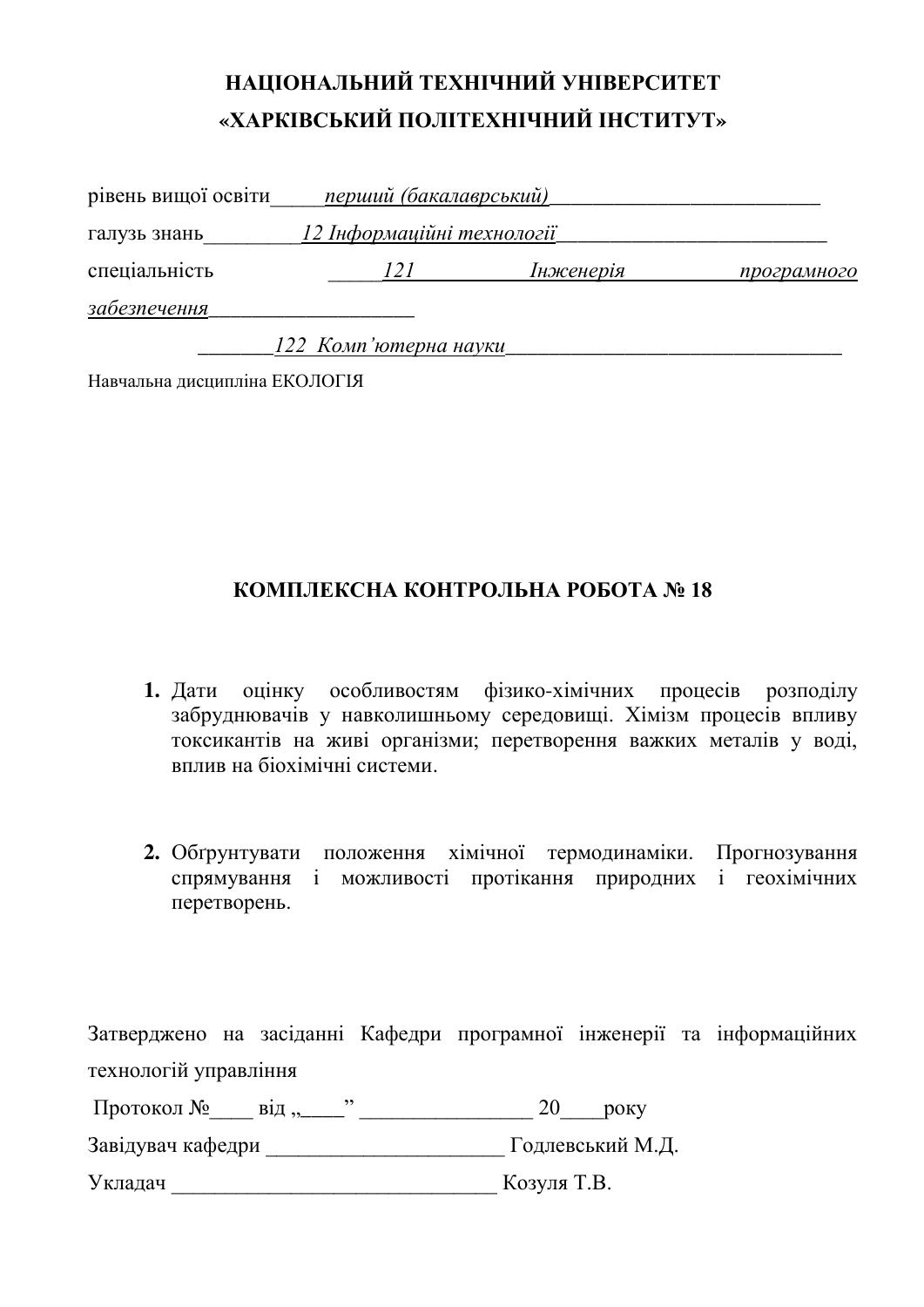| рівень вищої освіти | перший (бакалаврський)     |           |             |
|---------------------|----------------------------|-----------|-------------|
| галузь знань        | 12 Інформаційні технології |           |             |
| спеціальність       | 121                        | Інженерія | програмного |
| забезпечення        |                            |           |             |
|                     | 122 Комп'ютерна науки      |           |             |

Навчальна дисципліна ЕКОЛОГІЯ

#### КОМПЛЕКСНА КОНТРОЛЬНА РОБОТА № 19

- 1. Визначити основні екологічні закони. Узагальнені закони Коммонера. Принцип максимально ефективного використання енергії. Термодинамічні імовірнісні параметри компоненти системи моніторингу. Розробка програми моніторингу.
- 2. Проаналізувати засоби нормування, склад природоохоронної системи норм і правил. Об'єкти екологічного нормування.

Затверджено на засіданні Кафедри програмної інженерії та інформаційних технологій управління

Протокол №\_\_\_\_ від "\_\_\_\_" \_\_\_\_\_\_\_\_\_\_\_\_\_\_\_ 20\_\_\_\_року

Ɂɚɜɿɞɭɜɚɱ ɤɚɮɟɞɪɢ \_\_\_\_\_\_\_\_\_\_\_\_\_\_\_\_\_\_\_\_\_\_ Ƚɨɞɥɟɜɫɶɤɢɣ Ɇ.Ⱦ.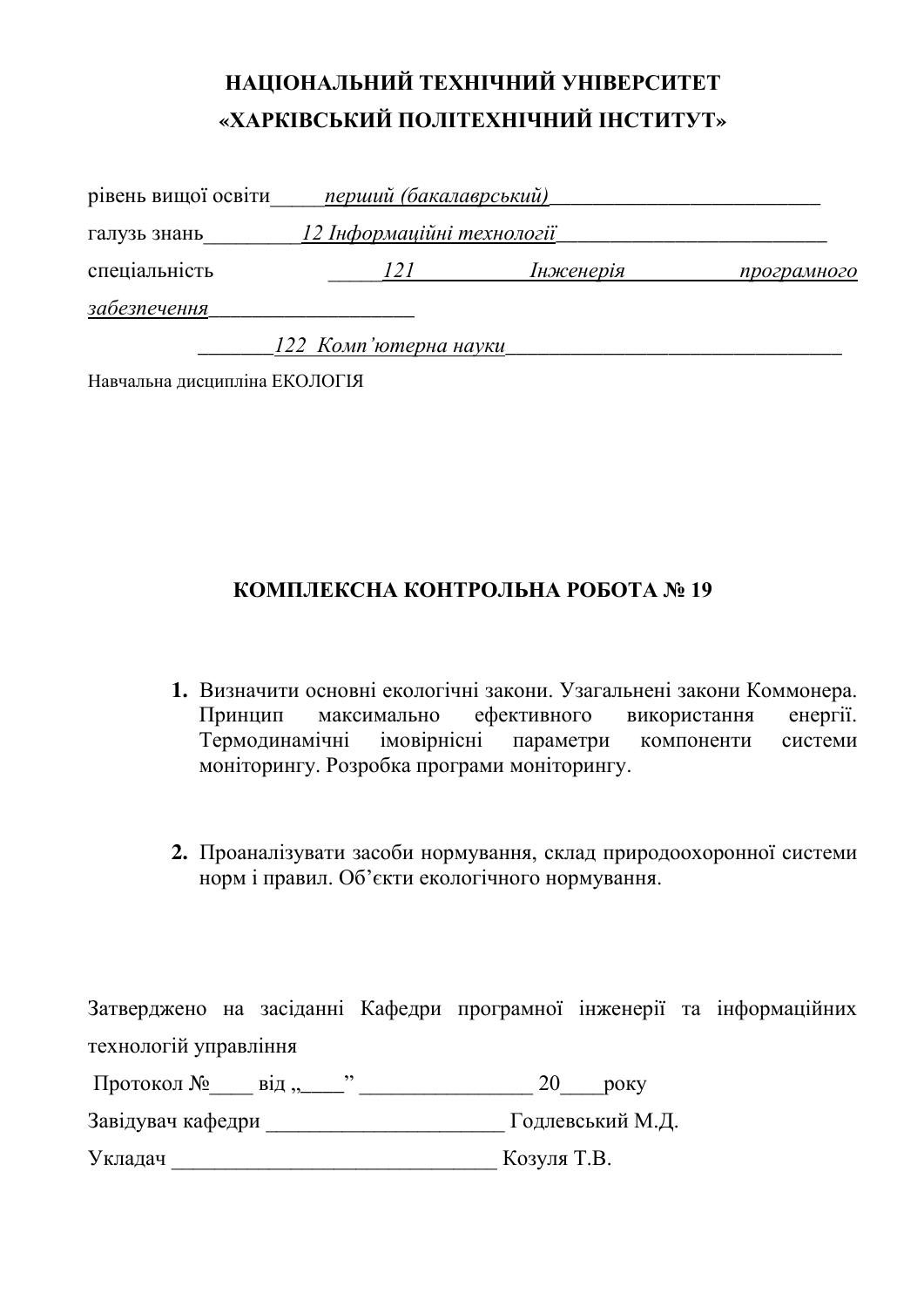| рівень вищої освіти | перший (бакалаврський)     |           |             |
|---------------------|----------------------------|-----------|-------------|
| галузь знань        | 12 Інформаційні технології |           |             |
| спеціальність       | 121                        | Інженерія | програмного |
| забезпечення        |                            |           |             |
|                     | 122 Комп'ютерна науки      |           |             |

Навчальна дисципліна ЕКОЛОГІЯ

#### КОМПЛЕКСНА КОНТРОЛЬНА РОБОТА № 20

1. Проаналізувати положення екологічної експертизи. Фактори впливу на людину виробничого і природного середовища. Визначення безпеки, екологічної безпеки.

2. Визначити поняття радіоекології. Обґрунтування моделі управління екологічним ризиком...

Затверджено на засіданні Кафедри програмної інженерії та інформаційних технологій управління

| Протокол № |  | 70 |
|------------|--|----|
|------------|--|----|

Ɂɚɜɿɞɭɜɚɱ ɤɚɮɟɞɪɢ \_\_\_\_\_\_\_\_\_\_\_\_\_\_\_\_\_\_\_\_\_\_ Ƚɨɞɥɟɜɫɶɤɢɣ Ɇ.Ⱦ.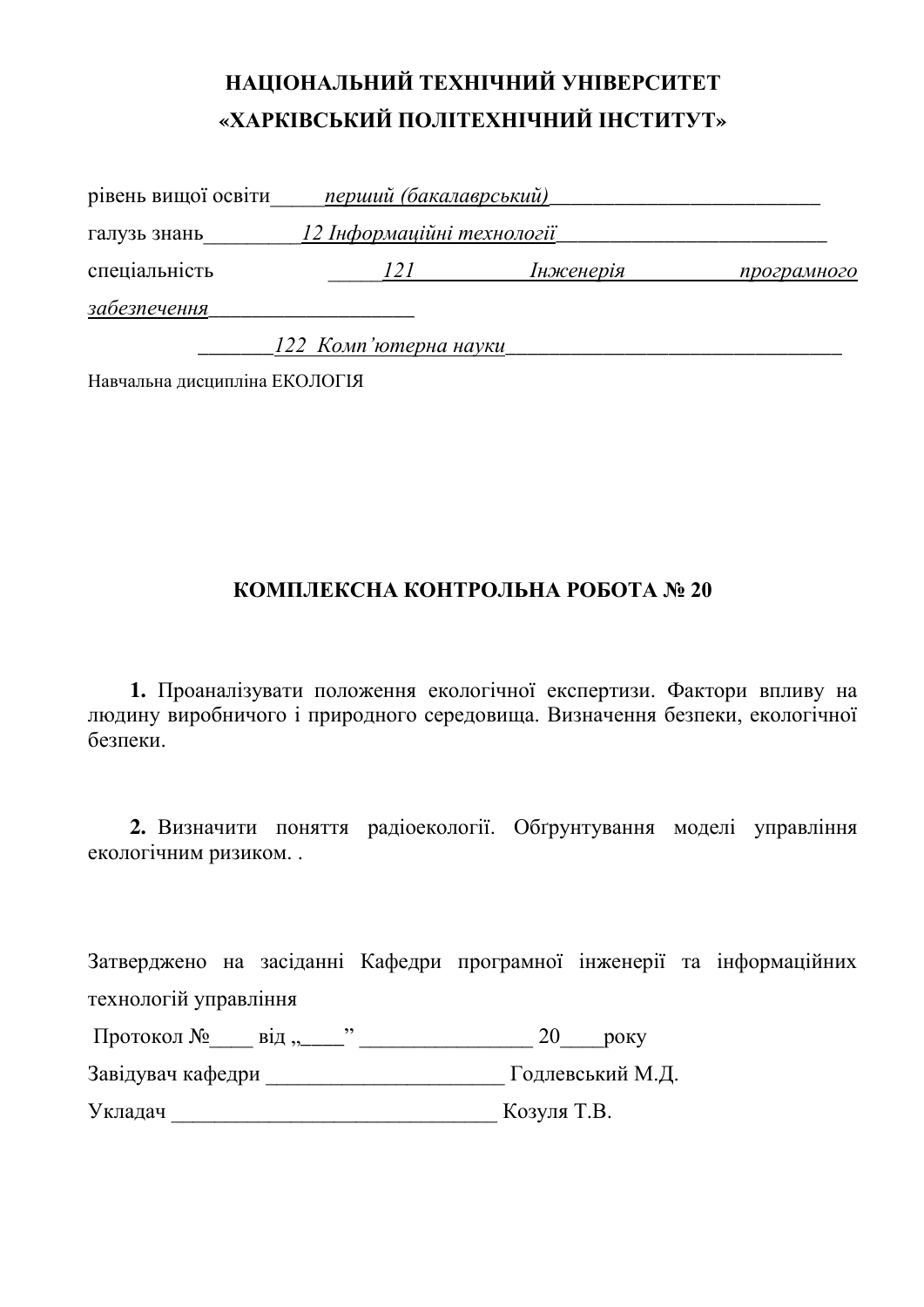| рівень вищої освіти | перший (бакалаврський)     |           |             |
|---------------------|----------------------------|-----------|-------------|
| галузь знань        | 12 Інформаційні технології |           |             |
| спеціальність       | 121                        | Інженерія | програмного |
| забезпечення        |                            |           |             |
|                     | 122 Комп'ютерна науки      |           |             |

Навчальна дисципліна ЕКОЛОГІЯ

### КОМПЛЕКСНА КОНТРОЛЬНА РОБОТА № 21

- 1. Обгрунтувати вибір обладнання і методів аналізу об'єктів навколишнього середовища в системі екологічного моніторингу. Інвентаризація викидів. Дозвіл на викид. Регулювання екологічних питань на виробництві.
- 2. Визначити напрямки дії еколого-законодавчої бази водокористування. Екологічна якість води. Стічна вода. Ліміти на утворення і відведення стічних вод в промислово-енергетичному комплексі.

|                             |  |             |                  | Затверджено на засіданні Кафедри програмної інженерії та інформаційних |
|-----------------------------|--|-------------|------------------|------------------------------------------------------------------------|
| технологій управління       |  |             |                  |                                                                        |
| Протокол № від " $\ldots$ " |  | <b>20</b>   | року             |                                                                        |
| Завідувач кафедри           |  |             | Годлевський М.Д. |                                                                        |
| Укладач                     |  | Козуля Т.В. |                  |                                                                        |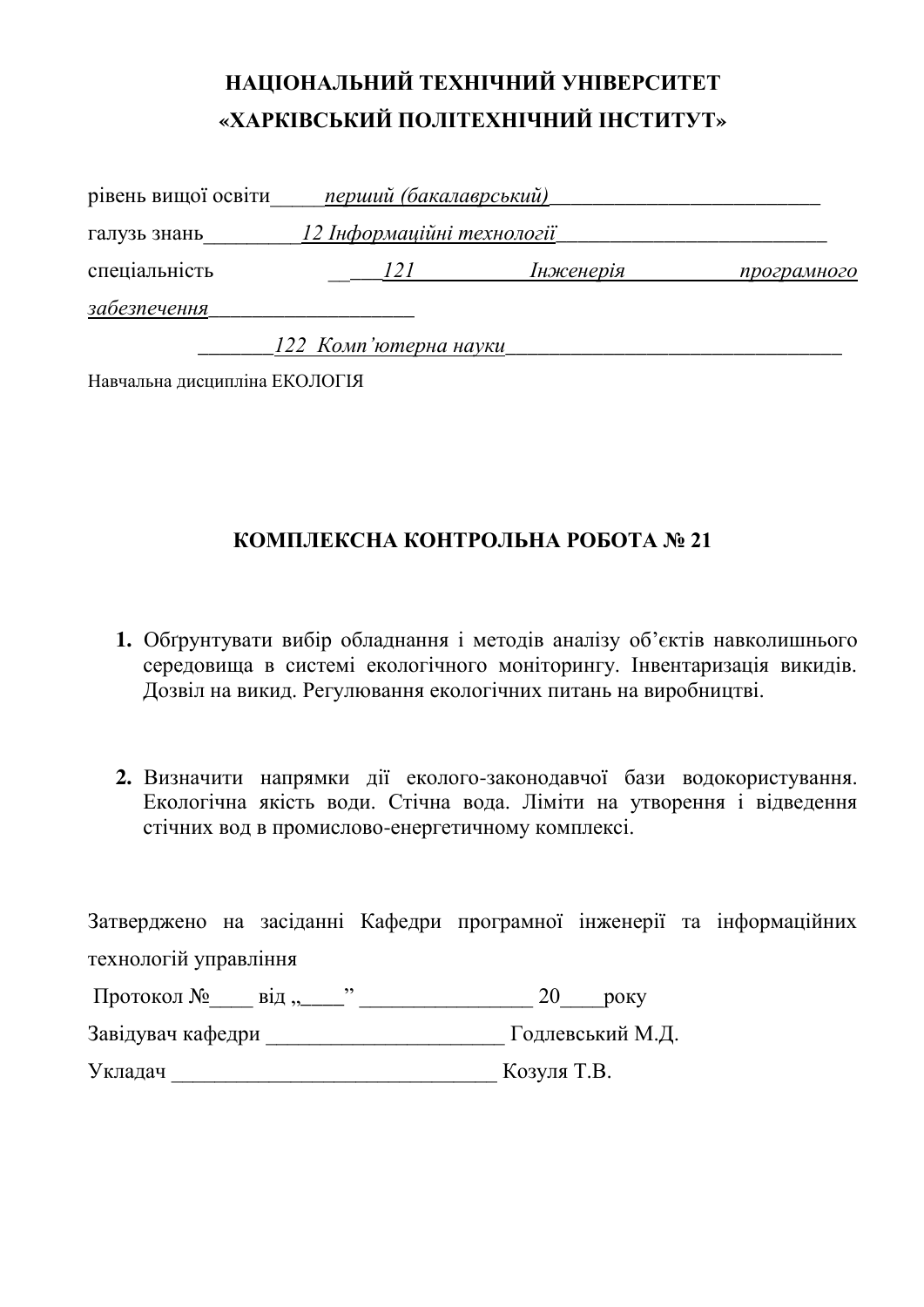| рівень вищої освіти | перший (бакалаврський)     |           |             |
|---------------------|----------------------------|-----------|-------------|
| галузь знань        | 12 Інформаційні технології |           |             |
| спеціальність       | 121                        | Інженерія | програмного |
| забезпечення        |                            |           |             |
|                     | 122 Комп'ютерна науки      |           |             |

Навчальна дисципліна ЕКОЛОГІЯ

#### КОМПЛЕКСНА КОНТРОЛЬНА РОБОТА № 22

- 1. Визначити складові питання поводження з відходами. Паспорт відходів. Полігон твердих побутових відходів: особливості проектування і організації системи екологічного управління безпекою.
- 2. Дати характеристику основних забруднювачів біосфери. Фактори впливу на людину: виробниче і природне середовище. Екологічне нормування і його роль у захисті екосистем і людини.

Затверджено на засіданні Кафедри програмної інженерії та інформаційних технологій управління

Протокол № від " $\frac{1}{2}$  " \_\_\_\_\_\_\_\_\_\_\_\_\_\_\_\_\_ 20 року Ɂɚɜɿɞɭɜɚɱ ɤɚɮɟɞɪɢ \_\_\_\_\_\_\_\_\_\_\_\_\_\_\_\_\_\_\_\_\_\_ Ƚɨɞɥɟɜɫɶɤɢɣ Ɇ.Ⱦ. ɍɤɥɚɞɚɱ \_\_\_\_\_\_\_\_\_\_\_\_\_\_\_\_\_\_\_\_\_\_\_\_\_\_\_\_\_\_ Ʉɨɡɭɥɹ Ɍ.ȼ.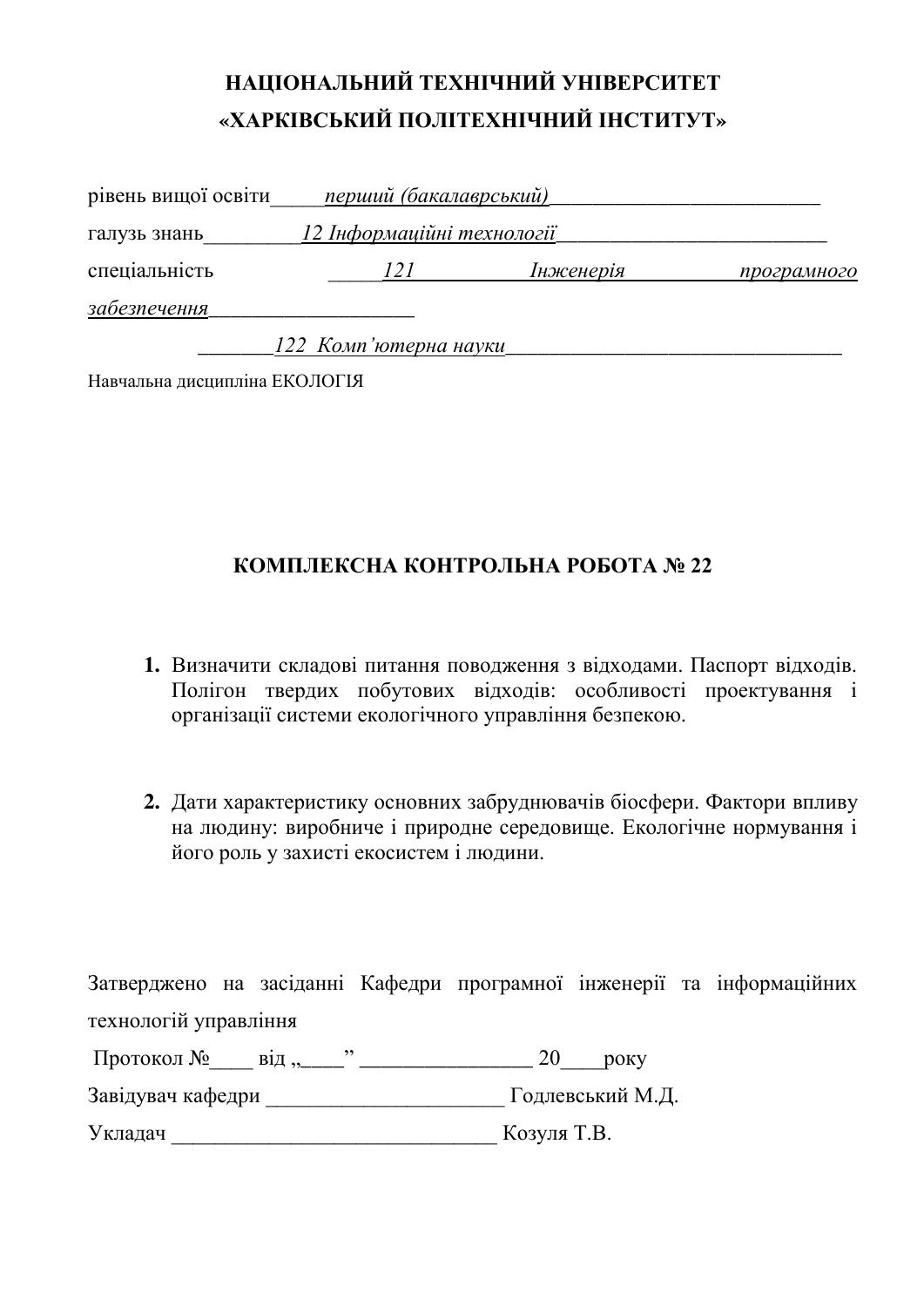| рівень вищої освіти | перший (бакалаврський)     |           |             |
|---------------------|----------------------------|-----------|-------------|
| галузь знань        | 12 Інформаційні технології |           |             |
| спеціальність       | 121                        | Інженерія | програмного |
| забезпечення        |                            |           |             |
|                     | 122 Комп'ютерна науки      |           |             |

Навчальна дисципліна ЕКОЛОГІЯ

#### КОМПЛЕКСНА КОНТРОЛЬНА РОБОТА № 23

1. Дати оцінку факторним і результативним показникам стану екосистем: характер зв'язків між ними. Види екологічного моніторингу: визначення і системи класифікації.

2. Визначити особливості геофізичного моніторингу. оцінка екологічного благополуччя. Рівень екологічної безпеки. Екологічна якість навколишнього середовища.

Затверджено на засіданні Кафедри програмної інженерії та інформаційних технологій управління

| ∏ротокол № |  |  |
|------------|--|--|
|            |  |  |

Завідувач кафедри и подперський М.Д.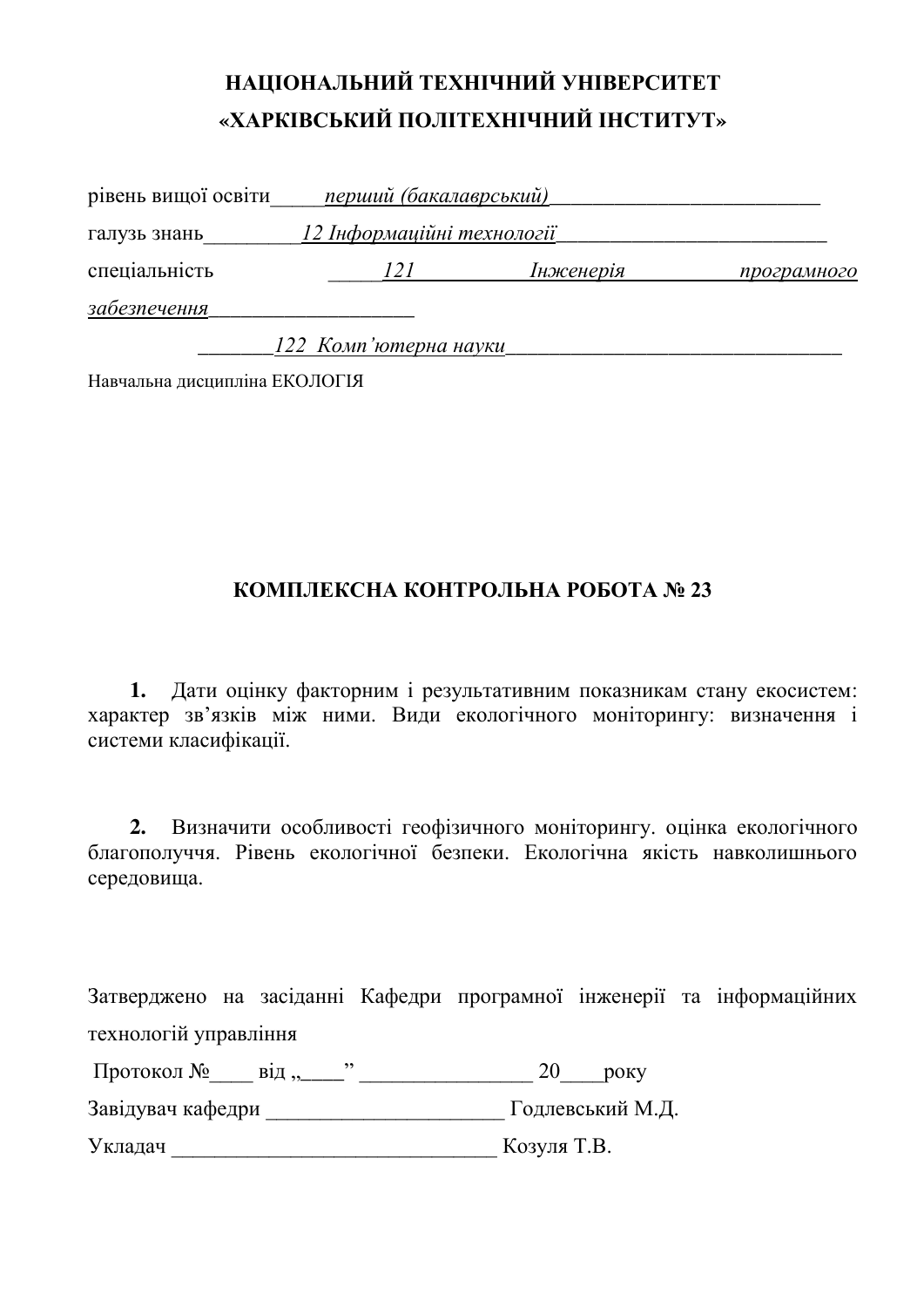| рівень вищої освіти | перший (бакалаврський)     |           |             |
|---------------------|----------------------------|-----------|-------------|
| галузь знань        | 12 Інформаційні технології |           |             |
| спеціальність       | 121                        | Інженерія | програмного |
| забезпечення        |                            |           |             |
|                     | 122 Комп'ютерна науки      |           |             |

Навчальна дисципліна ЕКОЛОГІЯ

#### КОМПЛЕКСНА КОНТРОЛЬНА РОБОТА № 24

- 1. Дати оцінку програми еколого-гігієнічних досліджень забруднення гідросфери. Особливості моніторингу природних водних об'єктів. Система нормативів якості водних екосистем.
- 2. Проаналізувати модель управління екологічним ризиком. Самоорганізація і адаптація екосистем. Законодавчо-правова екологічна база регулювання питань екологічної безпеки..

| Протокол №<br>від, | <b>DOKV</b>      |
|--------------------|------------------|
| Завідувач кафедри  | Годлевський М.Д. |
| Укладач            | Козуля Т.В.      |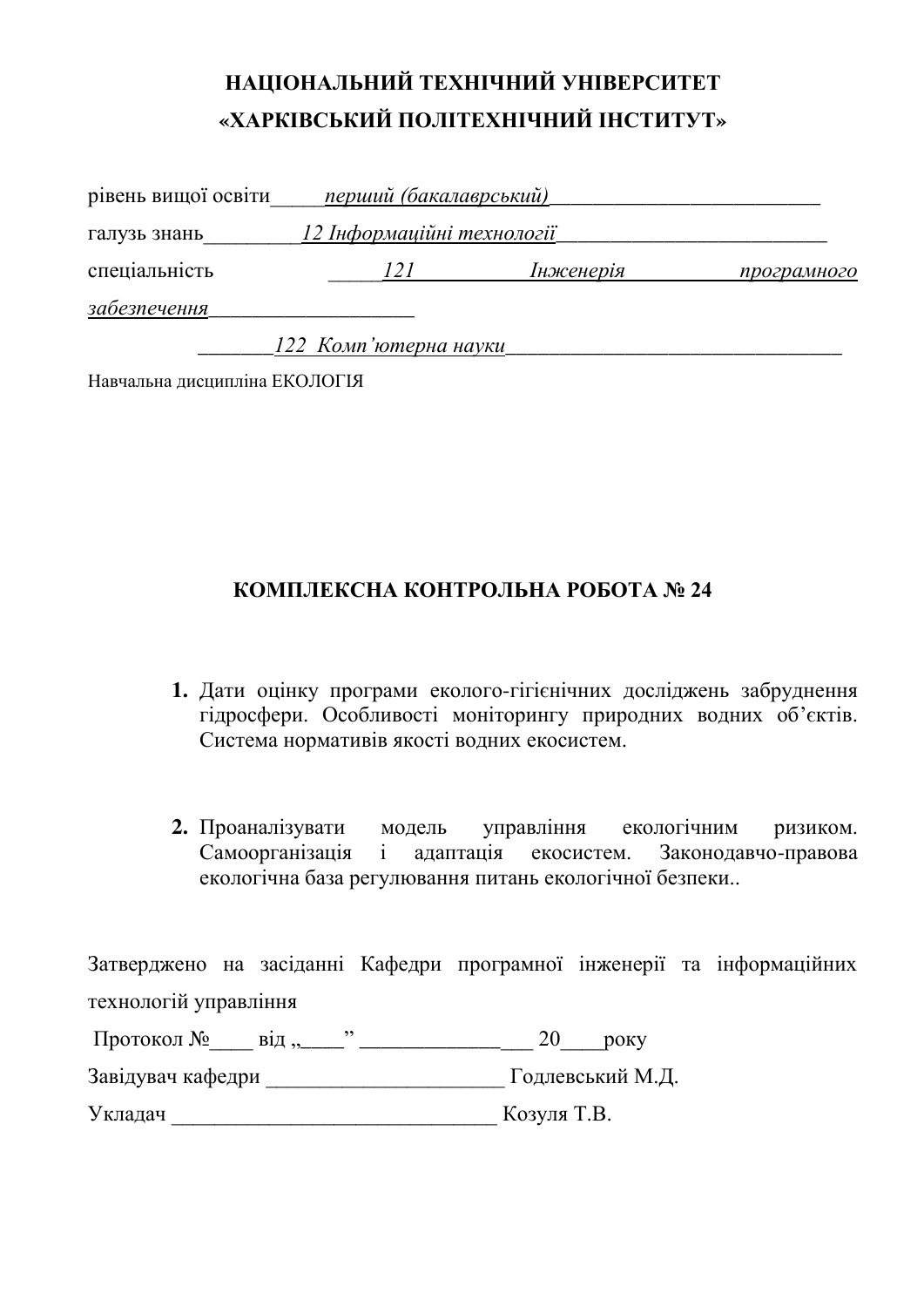| рівень вищої освіти | перший (бакалаврський)     |           |             |
|---------------------|----------------------------|-----------|-------------|
| галузь знань        | 12 Інформаційні технології |           |             |
| спеціальність       | 121                        | Інженерія | програмного |
| забезпечення        |                            |           |             |
|                     | 122 Комп'ютерна науки      |           |             |

Навчальна дисципліна ЕКОЛОГІЯ

#### КОМПЛЕКСНА КОНТРОЛЬНА РОБОТА № 25

1. . Дати оцінку програми спостережень, система природоохоронних норм. Комплексний екологічний моніторинг: предмет дослідження, напрямки наукових досліджень, питання охорони довкілля.

2. Визначити умови зміни виробничого циклу з погляду екологічності з позицій застосування зелених технологій. Основні напрямки розвитку Green ІТ у вирішенні основних проблем поводження з відходами: моніторинг відходів, інвентаризація відходів на підприємствах, ліміти на утворення відходів, утилізація як екотехнологія.

| ∏ротокол №<br>$B1\mu,$ | року             |
|------------------------|------------------|
| Завідувач кафедри      | Годлевський М.Д. |
| Укладач                | Козуля Т.В.      |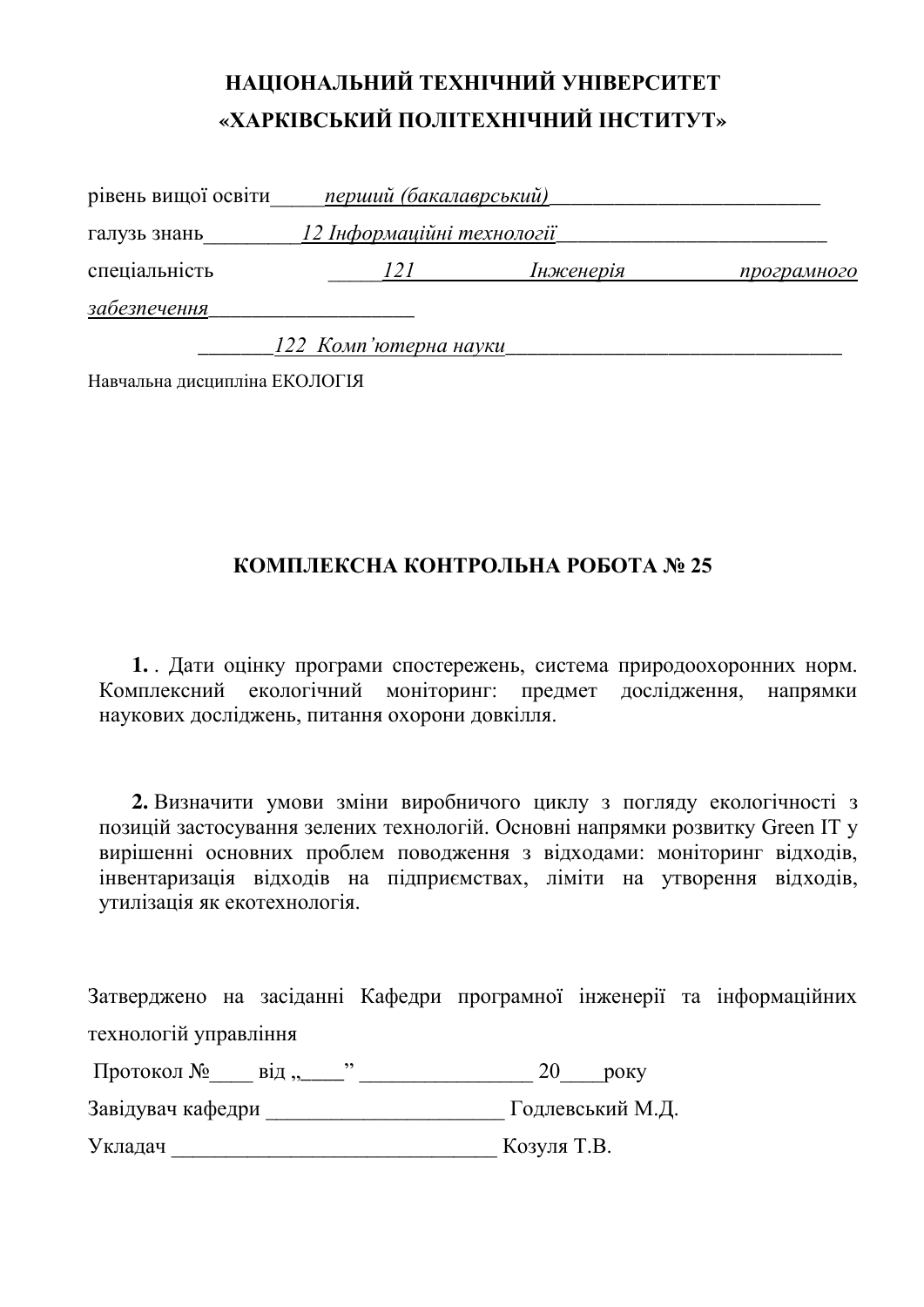| рівень вищої освіти | перший (бакалаврський)     |           |             |
|---------------------|----------------------------|-----------|-------------|
| галузь знань        | 12 Інформаційні технології |           |             |
| спеціальність       | 121                        | Інженерія | програмного |
| забезпечення        |                            |           |             |
|                     | 122 Комп'ютерна науки      |           |             |

Навчальна дисципліна ЕКОЛОГІЯ

#### КОМПЛЕКСНА КОНТРОЛЬНА РОБОТА № 26

- 1. Дати оцінку моделі управління екологічним ризиком. Екологічна безпека: визначення, складові організаційної структури і основні питання національного рівня.
- 2. Визначити основні аспекти нормування як теоретико-практичної бази управління екологічною безпекою: визначення, роль і місце в практичній ияльності, забезпечення юридично-правової підтримки.

| Протокол №<br>$B1\mu,$ | року             |
|------------------------|------------------|
| Завідувач кафедри      | Годлевський М.Д. |
| Укладач                | Козуля Т.В.      |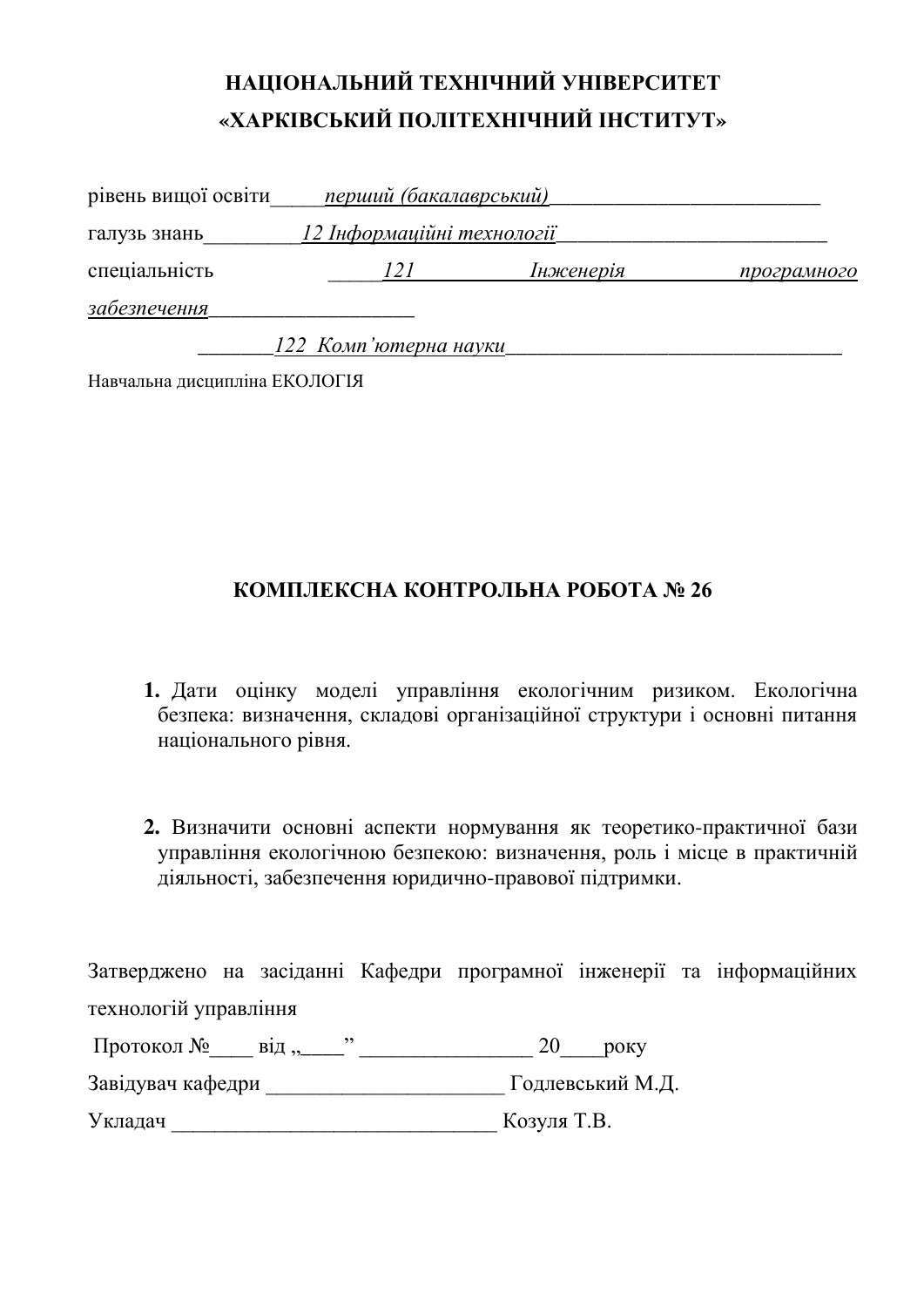| рівень вищої освіти | перший (бакалаврський)     |           |             |
|---------------------|----------------------------|-----------|-------------|
| галузь знань        | 12 Інформаційні технології |           |             |
| спеціальність       | 121                        | Інженерія | програмного |
| забезпечення        |                            |           |             |
|                     | 122 Комп'ютерна науки      |           |             |

Навчальна дисципліна ЕКОЛОГІЯ

#### КОМПЛЕКСНА КОНТРОЛЬНА РОБОТА № 27

- 1. Проаналізувати особливості екологічного страхування. Механізми регулювання безпеки в системі «людина-навколишнє середовище», біосферні принципи нормування якості довкілля.
- 2. Визначити задачі і напрямки дії екологічної експертизи. Оцінка рівня екологічної безпеки проектних рішень. Перепрофілювання підприємств, автотрофні виробництва.

| Протокол №<br>$B1\pi$ , | <b>DOKY</b>      |
|-------------------------|------------------|
| Завідувач кафедри       | Годлевський М.Д. |
| Укладач                 | Козуля Т.В.      |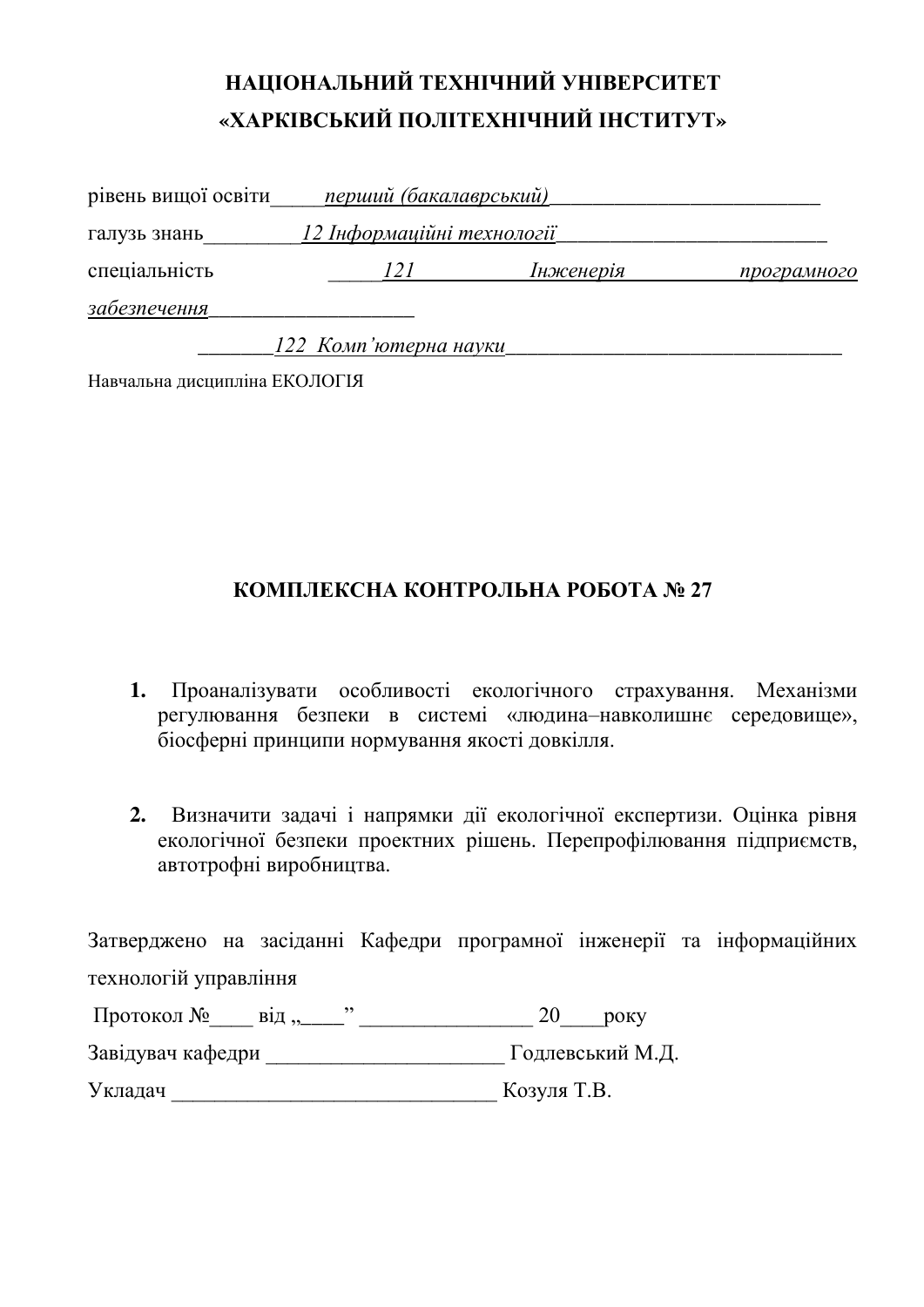| рівень вищої освіти | перший (бакалаврський)     |           |             |
|---------------------|----------------------------|-----------|-------------|
| галузь знань        | 12 Інформаційні технології |           |             |
| спеціальність       | 121                        | Інженерія | програмного |
| забезпечення        |                            |           |             |
|                     | 122 Комп'ютерна науки      |           |             |

Навчальна дисципліна ЕКОЛОГІЯ

#### КОМПЛЕКСНА КОНТРОЛЬНА РОБОТА № 28

- 1. Обгрунтувати спрямування і можливості протікання природних і геохімічних перетворень основних забруднювачів біосфери. Міграційнотрансформаційні процеси в об'єктах навколишнього середовища.
- 2. Надати алгоритмічно еколого-економічну оцінку ІКТ стосовно визначення стану складових організму; перетворення важких металів у воді, вплив на біохімічні системи тошо.

|                       |  |  |  | Затверджено на засіданні Кафедри програмної інженерії та інформаційних |
|-----------------------|--|--|--|------------------------------------------------------------------------|
| технологій управління |  |  |  |                                                                        |

| Протокол №<br>$B1\mu$ , | року             |
|-------------------------|------------------|
| Завідувач кафедри       | Годлевський М.Д. |
| Укладач                 | Козуля Т.В.      |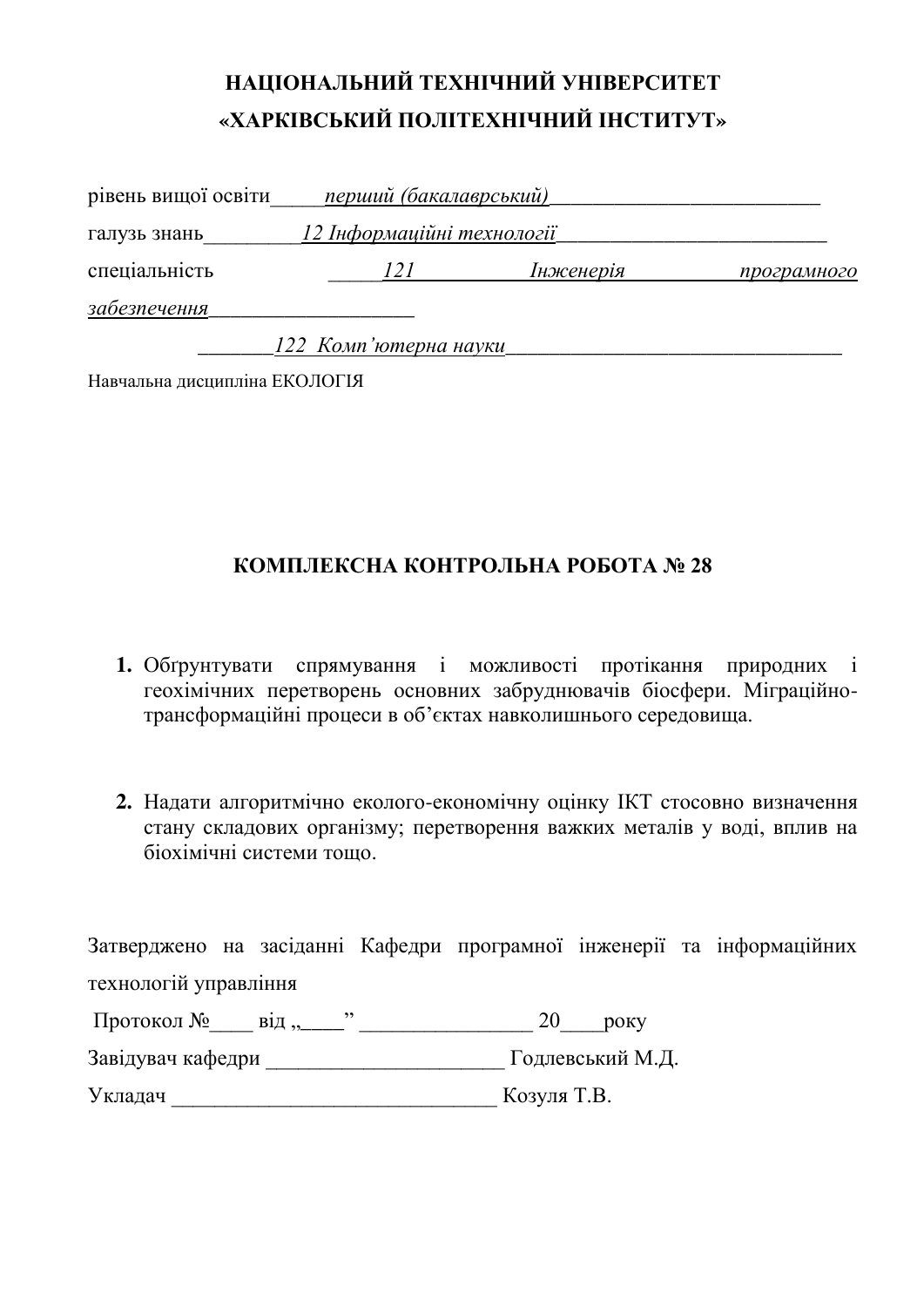| рівень вищої освіти | перший (бакалаврський)     |           |             |
|---------------------|----------------------------|-----------|-------------|
| галузь знань        | 12 Інформаційні технології |           |             |
| спеціальність       | 121                        | Інженерія | програмного |
| забезпечення        |                            |           |             |
|                     | 122 Комп'ютерна науки      |           |             |

Навчальна дисципліна ЕКОЛОГІЯ

#### КОМПЛЕКСНА КОНТРОЛЬНА РОБОТА № 29

- 1. .Визначити основні умови термодинамічної рівноваги і рівноваги в екосистемах. Гомеостаз. Активні і пасивні механізми регулювання в ekocuctemax
- 2. Проаналізувати основні особливості перебігу фізико-хімічних процесів розповсюдження техногенного забруднення в об'єктах навколишнього середовища.

Затверджено на засіданні Кафедри програмної інженерії та інформаційних технологій управління

| Протокол №<br>$B1\mu,$ | року             |
|------------------------|------------------|
| Завідувач кафедри      | Годлевський М.Д. |

Укладач Козуля Т.В.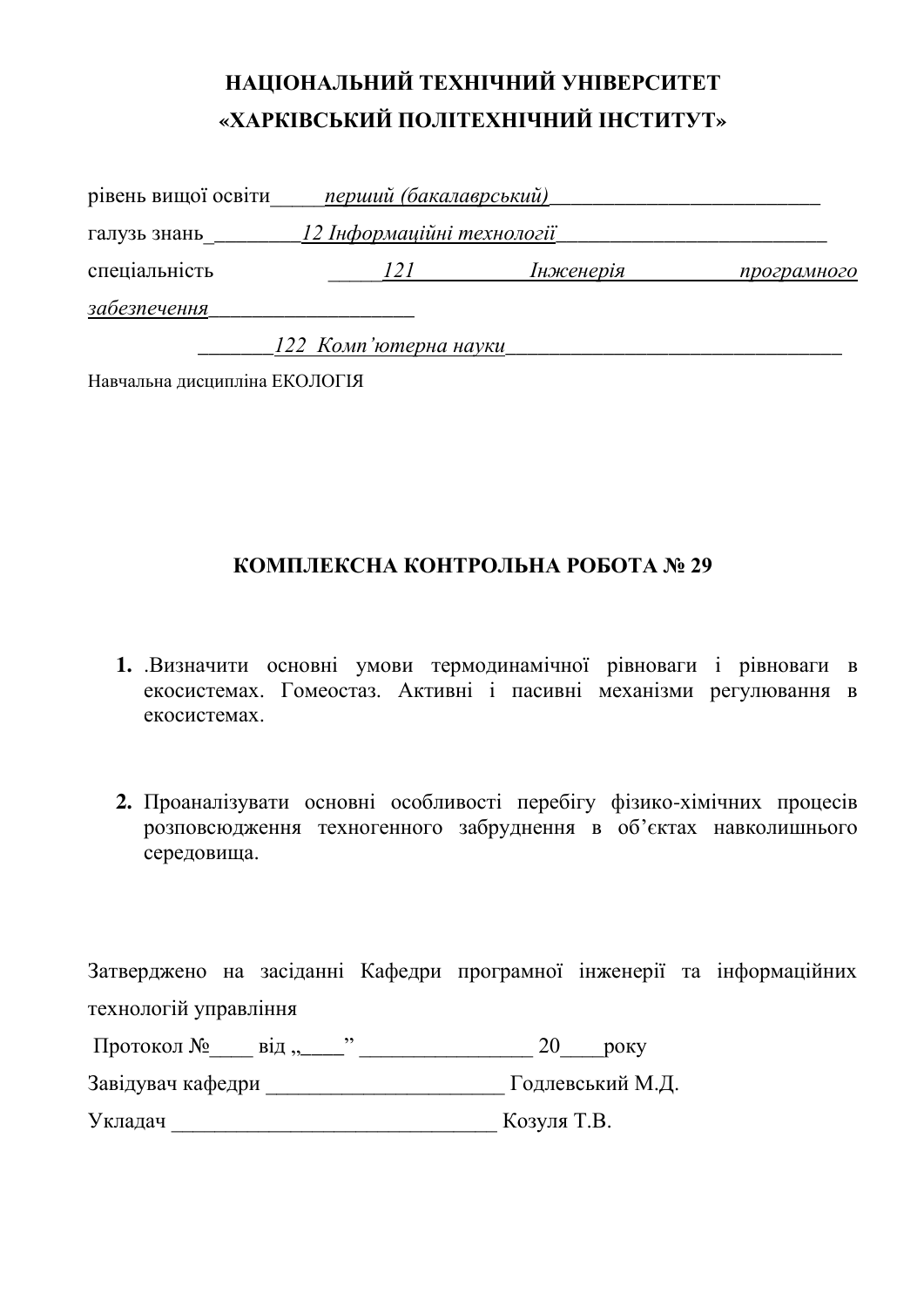| рівень вищої освіти | перший (бакалаврський)     |           |             |
|---------------------|----------------------------|-----------|-------------|
| галузь знань        | 12 Інформаційні технології |           |             |
| спеціальність       | 121                        | Інженерія | програмного |
| забезпечення        |                            |           |             |
|                     | 122 Комп'ютерна науки      |           |             |

Навчальна дисципліна ЕКОЛОГІЯ

#### КОМПЛЕКСНА КОНТРОЛЬНА РОБОТА № 30

- 1. Дати оцінку рівня ефективності дії системи управління екологічним изиком. Особливості організації і функціонування системи екологічного ноніторингу з метою забезпечення прийняття рішення з екологічної безпеки
- 2. Обгрунтувати вибір обладнання і методів аналізу техногенної води. Складові стічних вод. Пакет документів Дозволу на скиди. Стічні води: вимоги до якості скидної води, регулювання скидами.

|                                 |  |             |                  | Затверджено на засіданні Кафедри програмної інженерії та інформаційних |
|---------------------------------|--|-------------|------------------|------------------------------------------------------------------------|
| технологій управління           |  |             |                  |                                                                        |
| Протокол № від "____" _________ |  | 20          | року             |                                                                        |
| Завідувач кафедри               |  |             | Годлевський М.Д. |                                                                        |
| Укладач                         |  | Козуля Т.В. |                  |                                                                        |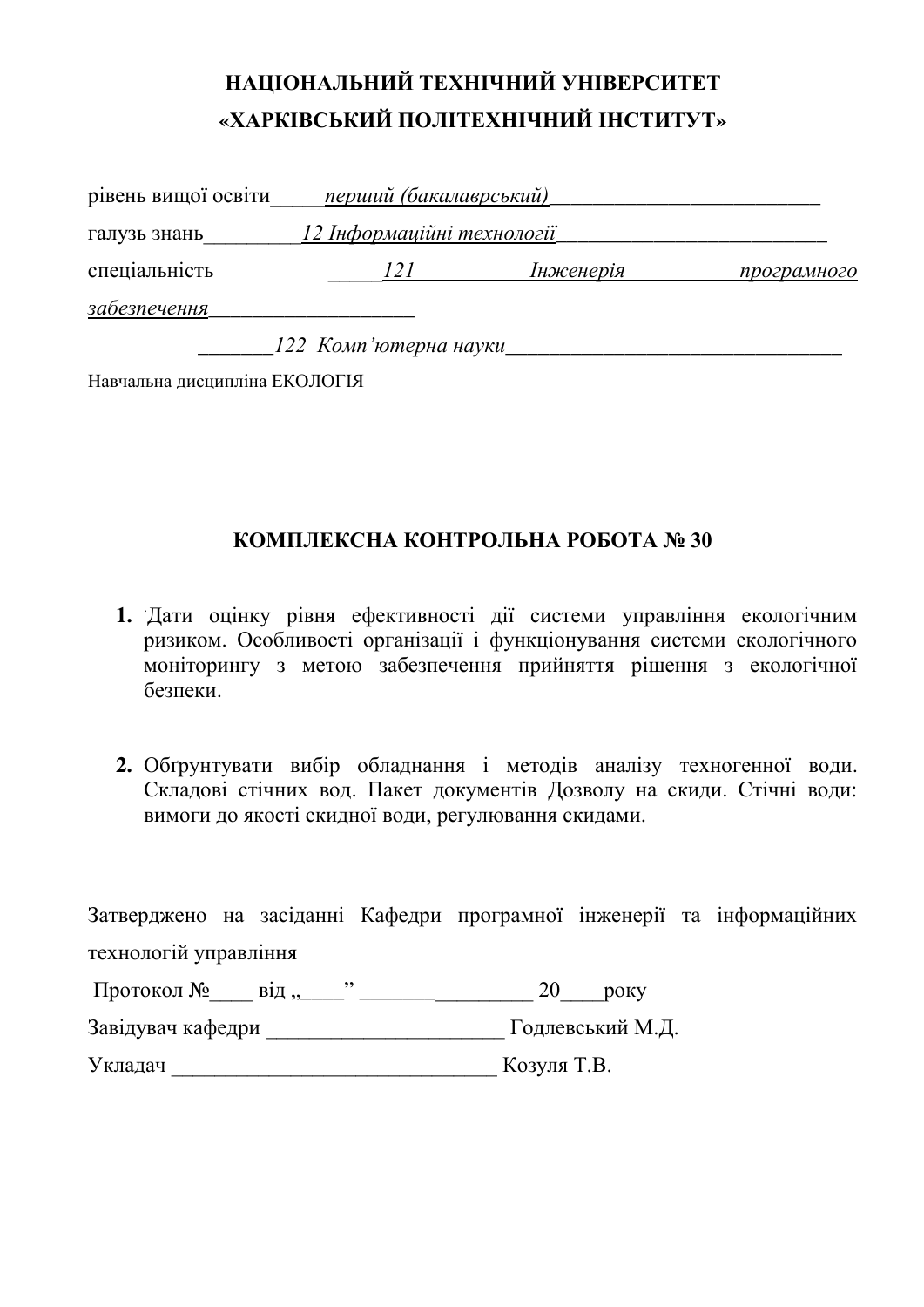# НАВЧАЛЬНО-МЕТОДИЧНЕ ЗАБЕЗПЕЧЕННЯ НАВЧАЛЬНОЇ ДИСЦИПЛІНИ

### Базова література

| 1. | Білявський Г. О. Основи екології: Підручник / Г. О. Білявський, Р. С. Фурдуй, І.                                        |
|----|-------------------------------------------------------------------------------------------------------------------------|
|    | Ю. Костіков. - К.: Либідь, 2004. - 408 с. Экземпляры: всего:35 - КОН(1), аб.5(1),                                       |
|    | $a6.4(14)$ , $a6.3(5)$ , $a6.2(5)$ , $a3.10(1)$ , $a3.9(1)$ , $a3.8(1)$ , $a3.6(1)$ , $a3.5(1)$ , $a3.4(1)$ , $a3.2(1)$ |
| 2. | Білявський Г. О. Основи екології: підручник / Г. О. Білявський, Р. С. Фурдуй, І.                                        |
|    | Ю. Костіков. - 2-е вид. - К.: Либідь, 2005. - 408 с Экземпляры: всего:1 - чз.2(1)                                       |
| 3. | Екологія: теоретичні основи і практикум: навч. посібник / А. Ф. Потіш [и др.]. -                                        |
|    | 3-тє вид. - Львів : Магнолія плюс, 2006. - 324 с. - (Вища освіта в Україні)                                             |
|    | Экземпляры: всего:1 - чз.2(1)                                                                                           |
| 4. | Основи екології: навч.-метод. посібник / О. І. Бондар [и др.]; ред. О. І. Федоренко.                                    |
|    | - К. - Х. : ДЕІ-ГТІ, 2005. - 235 с Экземпляры: всего:1 - чз.2(1)                                                        |
| 5. | Федоренко О. І. Основи екології: підручник / О. І. Федоренко, О. І. Бондар, А. В.                                       |
|    | Кудін. - К.: Знання, 2006. - 543 с. Экземпляры: всего:30 - аб.4(12), аб.3(5), аб.2(5),                                  |
|    | чз.10(1), чз.9(1), чз.8(1), чз.6(1), чз.5(1), чз.4(1), чз.2(2)                                                          |
| 6. | Техноекологія: навч. посібник / Ю. Г. Масікевич, Г. І. Гринь, В. Д. Солодкий та ін.                                     |
|    | ; НТУ "Харківський політехн. ін-т". - Чернівці : Зелена Буковина, 2006. - 192 с                                         |
|    | Экземпляры: всего:180 - чз.10(2), чз.9(2), чз.8(2), чз.6(2), чз.5(2), чз.4(2), чз.2(3)                                  |
| 7. | Козуля Т.В. Стандартизація. Екологічна стандартизація і метрологія : Навч.                                              |
|    | посібник / Т. В. Козуля, О. О. Романовський. - Х. : НТУ "ХПІ", 2005. - 228 с                                            |
|    | Экземпляры: всего:130 - чз.6(2), чз.5(2), чз.4(1), чз.2(2), аб.1(5), аб.4(53)                                           |
| 8. | <b>Нормування</b><br>антропогенного<br>навантаження<br>на<br>навколишнє<br>природне                                     |
|    | середовище: Навч.посібник / Л.Л. Товажнянський, Ю.Г. Масікевич, В.Ф. Моісеєв. -                                         |
|    | Чернівці: Зелена Буковина, 2005. - 284 с Экземпляры: всего: 95 - чз. 6(2), чз. 2(3),                                    |
|    | $a6.1(3)$ , $a6.4(30)$ , $a6.3(30)$ , $a6.2(27)3$ акон України "Про охорону навколишнього                               |
|    | природного середовища" //Відомості Верховної Ради України.- 1991. – N 41.                                               |
| 9. | Луцкий М.Г. Программное обеспечение - экологический подход к исследования                                               |
|    | /М.Г.Луцкий, Н.А.Сидоров//Natural and Artificial Intelligence. - ITHEA. - 2010. -                                       |
|    | Sofia, Bulgaria. - P.181-189.                                                                                           |

### Допоміжна література

| 10. | Закон України "Про охорону атмосферного повітря"//Відомості Верновної Ради            |
|-----|---------------------------------------------------------------------------------------|
|     | України. - 1992. - N 50                                                               |
| 11. | Израэль Ю.А. Экология и контроль<br>состояния природной<br>$M$ .:<br>среды.-          |
|     | Гидрометеоиздат, 1984.-56с                                                            |
| 12. | Постанова Кабінету Міністрів України від 11 вересня 1996 р. №1100 "Порядок            |
|     | розроблення і затвердження нормативів гранично допустимого<br>скидання                |
|     | забруднюючих речовин".                                                                |
| 13. | Chen A.J.W. Information systems and ecological sustainability /A.J.W.Chen, M.-C.      |
|     | Boudrean, R.T.Watson// Journal Of Systems and Information Technology. -v.10. - #3. -  |
|     | $2008. - P. 186-201.$                                                                 |
| 14. | Velte T. Green IT /T.Velte, A.Velte, R. Elsenpeter// Mc.Grawhill. – New-York. – 2008. |
|     | $- P. 305.$                                                                           |
| 15. | http://css.snre.umich.edu - електронний ресурс.                                       |
| 16. | Webbr L. Green Teeh /L.Webbr, M.Wallance// AMACOM. - New-York. - 2009. - P.           |
|     | 292                                                                                   |